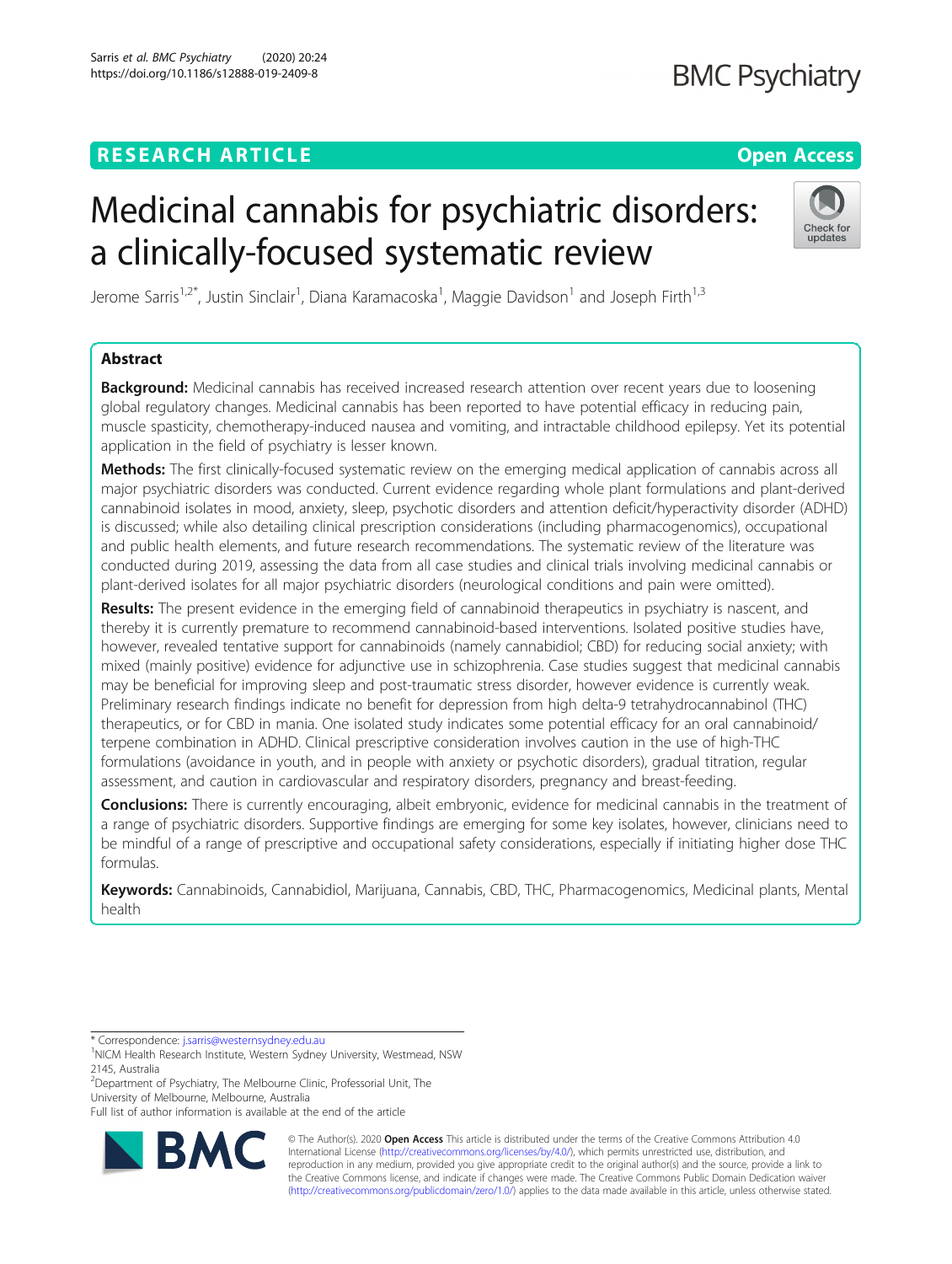#### Introduction

The Cannabaceae family is a comparatively small family of flowering plants encompassing 11 genera and approximately 170 different species, a small number of which elicit a range of varying psychoactive effects [\[1](#page-10-0)]. Several medical applications have been studied over the past decades, with the National Academies of Sciences, Engineering and Medicine (NASEM) recently holding the position that cannabis and cannabinoids demonstrate conclusive or substantial evidence for chronic pain in adults, chemotherapy-induced nausea and vomiting and spasticity in multiple sclerosis, with limited evidence for use in increasing appetite in HIV/AIDS patients and improving symptoms of post-traumatic stress disorder (PTSD) [\[2](#page-10-0)].

While there is increasing psychiatric interest (and debate) regarding the potential mental health applications (in concert with concerns over the potential for triggering latent psychosis), historical evidence for the use of cannabis in mental health conditions is remarkably ancient. For instance, the Shen-nung Pen-tsao Ching (Divine Husbandman's Materia Medica) described its benefit as an anti-senility agent [[3,](#page-10-0) [4\]](#page-11-0), while in the Assyrian culture, cannabis was indicated as a drug for grief and sorrow [[5,](#page-11-0) [6\]](#page-11-0). Sections of the Indian Atharva Veda (1500 BCE) suggest bhanga (Cannabis) exerted anxiolytic effects [[5,](#page-11-0) [7\]](#page-11-0), while in 1563, Da Orta [\[8\]](#page-11-0) described cannabis as allaying anxiety and engendering laughter. With respect to modern use, contemporary consumers of cannabis report (as assessed via meta-analysis of patient usage data) that pain (64%), anxiety (50%), and depression/mood (34%) are the most common reasons [\[9](#page-11-0)].

Increasing scientific research, conducted over recent years, has seen the regulatory pendulum swinging away from the United Nations Single Convention on Narcotic Drugs in 1961 (which recommends enforcement of cannabis use as illegal) [[10\]](#page-11-0), towards consideration of its potential use in medical conditions. Recent scientific evidence ascribes anxiolytic, neuroprotective, antioxidant, antiinflammatory, antidepressant, anti-psychotic and hypnotic pharmacological actions due to several phytochemicals commonly found in the cannabis genus [\[11,](#page-11-0) [12](#page-11-0)].

While  $\Delta^9$ -tetrahydrocannabinol (THC) is considered the main psychoactive constituent, other cannabinoids have also revealed less potent psychotropic effects. These include cannabidiol (CBD) [[13](#page-11-0)],  $\Delta^8$ -tetrahydrocannabinol [\[14\]](#page-11-0), and other less-studied cannabinoids including cannabinol (CBN) and  $\Delta^8$  tetrahydrocannabivarin (THCV) [[15](#page-11-0)]. Further, many other constituents such as the terpenes (i.e. volatile organic compounds found mainly as essential oils in many plants), also provoke a range of biological effects, and produce the characteristic aroma of the plant [\[16\]](#page-11-0). The hundreds of cannabis chemovars or varieties (commonly referred to as strains) developed over millennia have unique and complex constituent profiles, of which each may provide targeted therapeutic usage due to the unique synergistic combination of plant chemicals. Some pharmaceutical preparations have attempted to isolate the key constituents (there are over 140 phytocannabinoids [[17](#page-11-0)]) to provide standardised formulas that may harness this 'entourage effect' [\[16,](#page-11-0) [18\]](#page-11-0), while being able to provide batch-to-batch assurance of the medicine.

While other reviews have covered cannabis' use in a range of conditions (cf. Whiting et al. 2015 [\[10](#page-11-0)] for a general review of evidence for medicinal cannabis), none to date have provided both a systematic and 'clinicallyfocused' review on psychiatric disorders. As the focus was on emerging data for the use of mental health disorders, we omitted addiction and neurological disorders, which have been extensively covered elsewhere [[10,](#page-11-0) [19](#page-11-0)], cf. pain  $[20-22]$  $[20-22]$  $[20-22]$ , cf. epilepsy  $[23, 24]$  $[23, 24]$  $[23, 24]$  $[23, 24]$ , cf. movement disorders [\[25\]](#page-11-0). A further motive for this paper focusing solely on psychiatric disorders, concerns cannabis users noting that self-reported anxiety, insomnia, and depression symptoms are amongst the most common reasons for usage [\[26\]](#page-11-0).

Thus, the primary purpose of this paper is to provide a systematic review of the current state of evidence in the emerging field of cannabinoid therapies for psychiatric disorders (PTSD, generalised anxiety disorder, social anxiety, insomnia, psychotic disorders, and attentiondeficit hyperactivity disorder: ADHD). In addition, this review provides clinical prescriptive guidelines and consideration of both safety and occupational public health issues. We also provide discussion on considerations for future research in the field. Our intention was to provide a review of the extant literature to inform a discussion with clinical context and appropriate recommendations.

#### **Methods**

Due to the field still being in its infancy, a broad inclusion criteria was applied to the available data. The purpose was to locate human studies involving whole cannabis plant medicines and cannabis-derived isolates (singularly or in combinations) for the treatment of major psychiatric disorders or mental health symptoms. Synthetic cannabinoid analogues (e.g. nabilone) and THC isomers (e.g. dronabinol) were omitted as these fall under the auspices of a pharmaceutical-focused review (as these are classified as pharmaceutical 'drugs').

Major electronic databases including OVID MEDLINE, Cochrane Central Register of Controlled Trials, Health Technology Assessment Database, Allied and Complementary Medicine and PsychINFO were accessed for data up to July 2019. Initially, data were sought for metaanalytic or systematic review level epidemiological evidence (as there is sufficient data available) on the crosssectional or longitudinal association of cannabis use and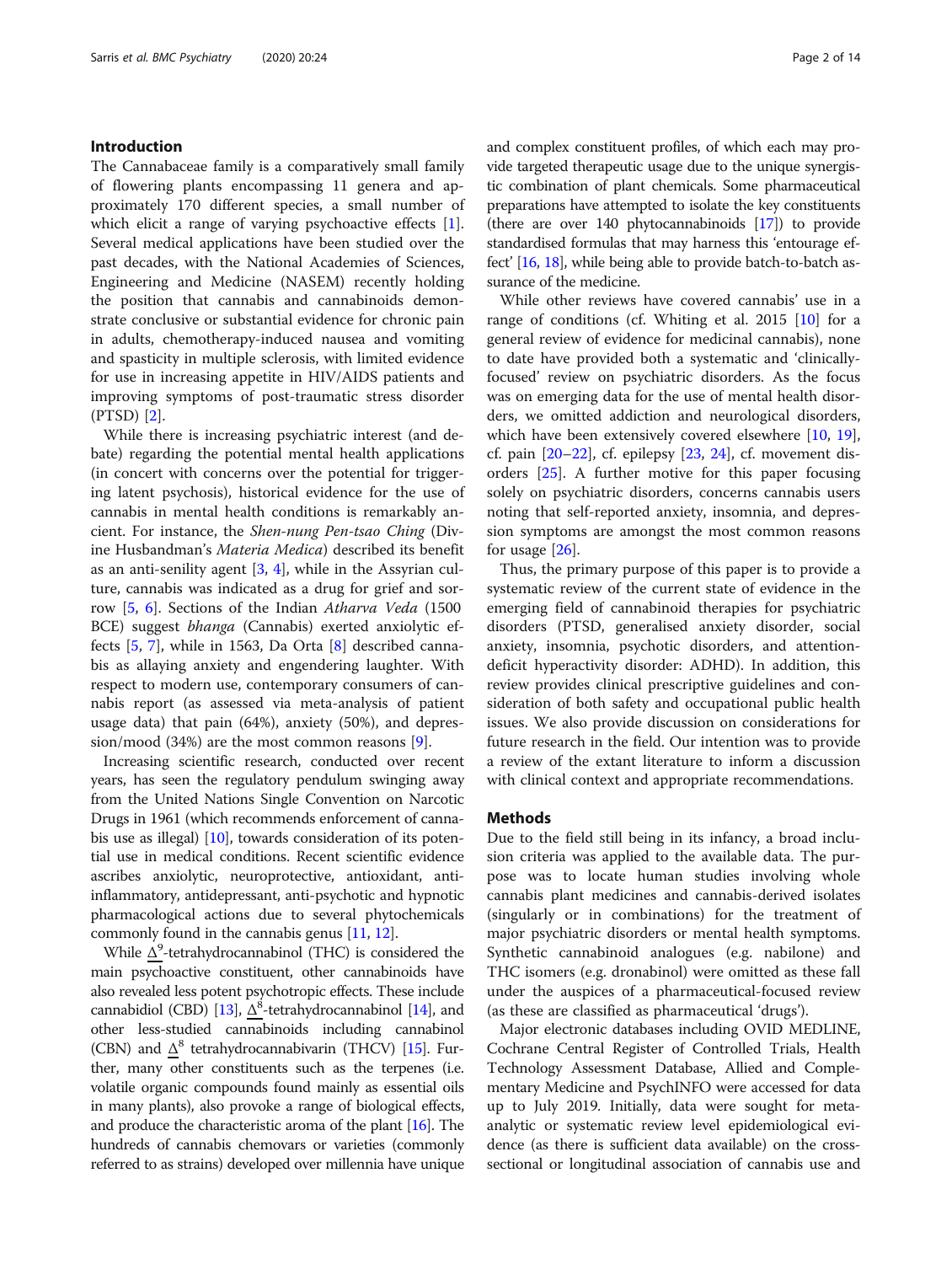individual psychiatric disorders or symptoms. This was undertaken to assess any deleterious relationship between cannabis and psychiatric disorders. We then specifically sought any literature involving interventional human trials and observational studies, including case studies (due to deficient randomised controlled trials [RCTs] in this emerging area). We included studies with any sample size or age or gender, which used either inhalant, oral, or transdermal administration of medicinal cannabis or cannabis-derived isolates. All studies in English were assessed for inclusion (see supplementary data for the PRISMA flow chart for the number of human clinical trials or case studies excluded/included). The results are presented to firstly cover the major current epidemiological evidence, and then next all available clinical trial or case study data.

The following search terms were used to locate human studies or case report publications:

TITLE: cannab\* OR THC OR tetrahydrocannabinol OR canab\*

AND

TITLE: depression or depressive or mental illness\* or mental disorder\* or mental health or mood disorder\* or affective disorder\* or anxi\* or panic disorder or obsessive compulsive or adhd or attention deficit or phobi\* or bipolar or psychiat\* or psychological or psychosis or psychotic or schizophr\* severe mental\* or serious mental\* or antidepress\* or antipsychotic\* or post traumatic\* or personality disorder\* or stress

In summation, 481 articles were located, which was reduced to 310 after duplicates were removed. Of these, 13 studies fitted the eligibility criteria as clinical studies of cannabis-based treatments for symptoms of psychiatric disorders. The full search and screening process is displayed in the supplementary data. There were insufficient homogenous studies to perform a meta-analysis.

#### Affective disorders Anxiety

The endocannabinoid system has been found to be a modulator of anxiety and mood, with recent data showing that cannabinoids or substances which target this system may interact with specific brain regions, including the medial prefrontal cortex, amygdaloid complex, bed nucleus of stria terminalis, and hippocampus [\[27\]](#page-11-0). Interaction with the CB1 receptor has a modulating effect on GABAergic and Glutamatergic transmission [\[28\]](#page-11-0), while also influencing the hypothalamic pituitary adrenal (HPA) axis, immune system activation, and neuroplastic mechanisms. In respect to specific psychotropic mechanisms of action, the anxiolytic (and antidepressant effects) may also in part be mediated via CBD's serotonergic effects via 5-HT1A receptor activation [\[29](#page-11-0)], and THC's CB1 receptor agonism [[30,](#page-11-0) [31](#page-11-0)]. It is worth noting that studies have demonstrated that CBD may partially inhibit the psychoactive effects of THC, with CBD and THC having demonstrated differing symptomatic and behavioural effects on regional brain function [[32](#page-11-0)–[35\]](#page-11-0).

As in the case of certain other psychiatric symptoms and disorders, epidemiological evidence indicates that there is a relationship between cannabis use and anxiety symptom levels. This association (assessed by Kelzior and colleagues [\[36](#page-11-0)] via meta-analysis of 31 studies) has to date only been found to be weak, and based largely on crosssectional data. Thus, it may be that those with anxiety seek cannabis treatment, rather than a causal effect occurring from cannabis use. Longitudinal data is also not convincing due to the bias of one study with a large odds ratio included in their meta-analysis. However, a stronger positive association was revealed between anxiety and cannabis use disorder. Other longitudinal data involving the USA-based National Epidemiologic survey on Alcohol and Related Conditions [\[37\]](#page-11-0) confirms there is no obvious causal inference. The study included individuals with a diagnosis of any anxiety disorder during the initial 4-year data collection period, comparing cannabis nonusers to users, and also individuals with cannabis use disorder at a later time point on a range of psychosocial measures. Results revealed that, when controlling for baseline confounders, no significant relationship was found with cannabis use and a greater frequency of anxiety.

While to date no human trials could be located for treatment of Generalised Anxiety Disorder using whole cannabis plant extracts or combined isolates, there was one study identified testing CBD (Table [1](#page-3-0)) for Social Anxiety Disorder. One small preliminary double-blind RCT compared the effects of a simulated public speaking test on treatment-naïve patients with social anxiety  $(n = 24)$  versus healthy control participants ( $n = 12$ ) [[38\]](#page-11-0). Each group received a single acute oral dose of CBD (600 mg) 1.5 h before the test, or matching placebo. Results revealed that pre-treatment with CBD significantly reduced anxiety, cognitive impairment and discomfort in the social anxiety group's speech performance, and significantly decreased hyper-alertness in their anticipatory speech compared to the placebo group (which presented higher anxiety, cognitive impairment, discomfort, and higher alertness levels). Neuroimaging research has also revealed that in individuals diagnosed with social anxiety, cerebral blood flow may be altered via CBD. One study employed fMRI in 10 treatment-naïve patients with social anxiety who were given 400 mg of oral CBD or placebo in a doubleblinded crossover manner. Relative to placebo, 400 mg of CBD was associated with significantly decreased subjective anxiety, with blood flow being modulated in the left parahippocampal gyrus, hippocampus, and inferior temporal gyrus,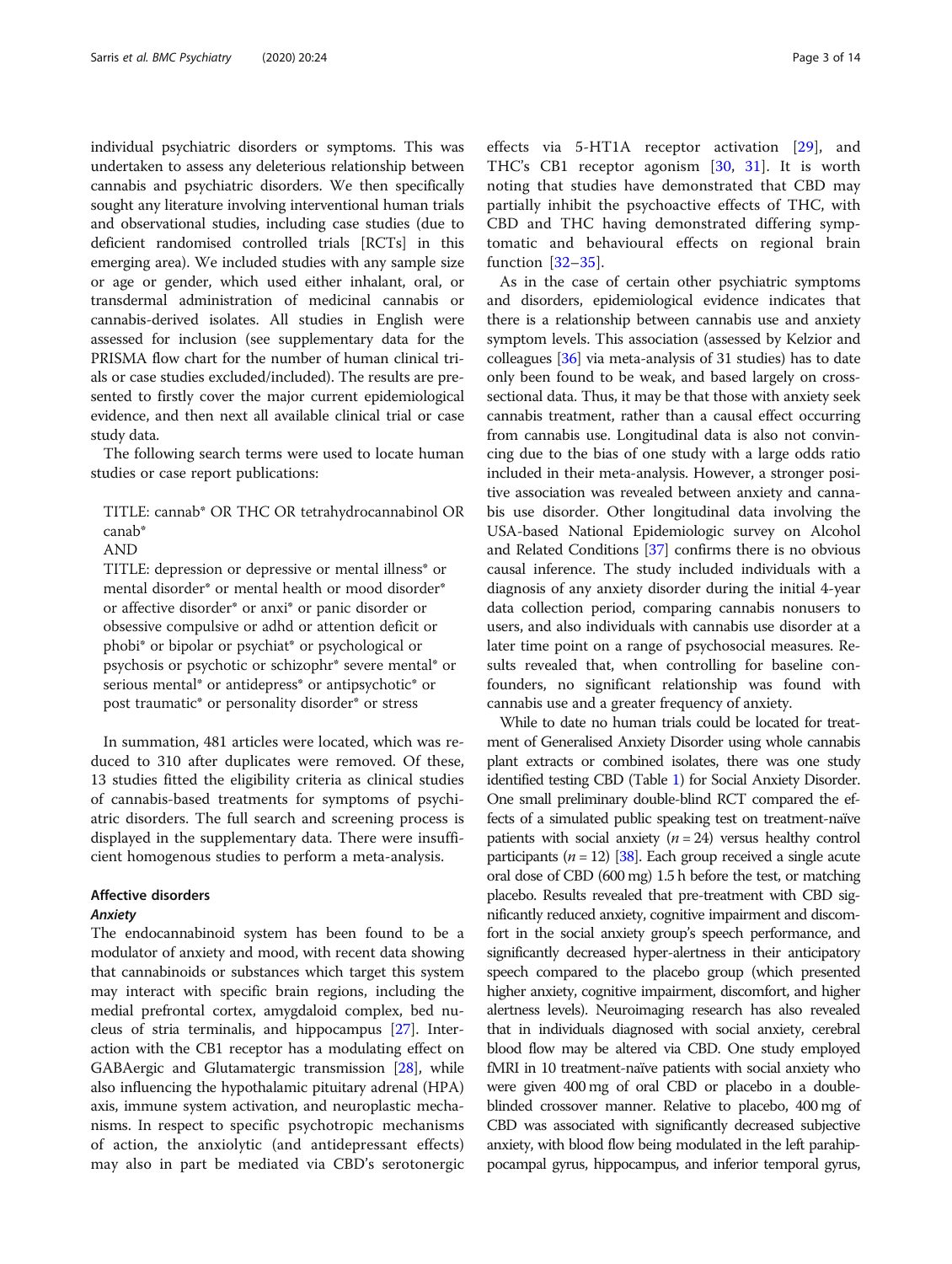### <span id="page-3-0"></span>Table 1 Medicinal cannabis trials in mental disorders

| Mental<br>Disorder# | Cannabinoid(s)<br>Studied                                                            | Methodology                                                                                                                                                                                                                                                                                                                                                                                     | Results                                                                                                                                                                                                                                                                                                                                                                                                 | Clinical Comment                                                                                                                                                                                                                         |  |
|---------------------|--------------------------------------------------------------------------------------|-------------------------------------------------------------------------------------------------------------------------------------------------------------------------------------------------------------------------------------------------------------------------------------------------------------------------------------------------------------------------------------------------|---------------------------------------------------------------------------------------------------------------------------------------------------------------------------------------------------------------------------------------------------------------------------------------------------------------------------------------------------------------------------------------------------------|------------------------------------------------------------------------------------------------------------------------------------------------------------------------------------------------------------------------------------------|--|
| Social Anxiety      |                                                                                      |                                                                                                                                                                                                                                                                                                                                                                                                 |                                                                                                                                                                                                                                                                                                                                                                                                         |                                                                                                                                                                                                                                          |  |
| $[38]$              | Bergamaschi CBD (600 mg)                                                             | 24 treatment-naïve patients with Social<br>Anxiety were blindly allocated to<br>receive CBD or placebo 1.5 h before a<br>simulated public speaking test. 12<br>unmedicated healthy controls also<br>completed the test. Self-reports on the<br>Visual Analogue Mood Scale, and<br>Negative Self-Statement scale, and<br>physiological measures were taken<br>at six time points during the test | Pre-test CBD administration in<br>Social Anxiety patients versus<br>placebo, resulted in significantly<br>reduced anxiety, cognitive<br>impairment and discomfort in<br>speech performance, and<br>significantly decreased hyper-<br>alertness in anticipatory speech.<br>CBD and control groups however<br>did not differ, reflecting similar res<br>ponse profiles during the public<br>speaking test | The initial positive studies<br>suggest that CBD may be a<br>beneficial safe option (a larger<br>confirmatory study needed)                                                                                                              |  |
| Crippa [39]         | CBD (400 mg)                                                                         | Compared regional cerebral blood flow<br>activity in 10 treatment-naïve patients<br>with SAD who were given CBD or<br>placebo, in a double-blinded crossover<br>manner                                                                                                                                                                                                                          | CBD compared to placebo, resulted<br>in significantly lower subjective<br>anxiety, and modulated blood flow<br>in the left parahippocampal gyrus,<br>hippocampus, and inferior temporal<br>gyrus, and right posterior cingulate<br>gyrus                                                                                                                                                                |                                                                                                                                                                                                                                          |  |
| <b>PTSD</b>         |                                                                                      |                                                                                                                                                                                                                                                                                                                                                                                                 |                                                                                                                                                                                                                                                                                                                                                                                                         |                                                                                                                                                                                                                                          |  |
| Greer [54]          | Cannabis (not<br>defined)                                                            | Analysed retrospectively collected<br>CAPS data from 80 patients with PTSD                                                                                                                                                                                                                                                                                                                      | Patients reported > 75% decrease in<br>CAPS scores when they were using<br>cannabis compared to periods<br>when they were not                                                                                                                                                                                                                                                                           | No firm evidence yet, however<br>initial case analyses suggest this<br>application may be of benefit to<br>manage PTSD symptoms,<br>reduce anxiety, and improve<br>sleep                                                                 |  |
| Elms [53]           | CBD (capsule or<br>spray; mean<br>dosage at week-<br>8 of 49 mg)                     | Open label retrospective case study<br>data from 11 adult patients with PTSD.<br>Data assessed over 8 weeks                                                                                                                                                                                                                                                                                     | Mean PTSD symptoms on the PCL-5<br>reduced by 28%. Actual statistical<br>data analysis not conducted                                                                                                                                                                                                                                                                                                    |                                                                                                                                                                                                                                          |  |
| Depression          |                                                                                      |                                                                                                                                                                                                                                                                                                                                                                                                 |                                                                                                                                                                                                                                                                                                                                                                                                         |                                                                                                                                                                                                                                          |  |
| Portenoy<br>[60]    | Nabiximols: THC<br>$(2.7 \text{ mg})$ and<br>CBD (2.5 mg)                            | 263 patients with advanced cancer and<br>opioid-refractory pain were randomly<br>allocated to receive placebo or nabixi<br>mols daily at low (1-4 sprays), medium<br>(6-10 sprays) or high (11-16 sprays)<br>doses, for 5 weeks. Pre/post-measures<br>included average pain, worst pain,<br>sleep disruption, quality of life and<br>mood                                                       | Reports of pain relief were<br>significantly greater for nabiximols<br>than placebo overall, especially in<br>the low- and medium-dose groups.<br>There were no other significant<br>group differences. Adverse events<br>were dose-related with only the<br>high-dose group reporting a<br>decrease in mood                                                                                            | No evidence for use in depres<br>sion, however higher doses of<br>THC-predominant medicines<br>may in fact lower mood                                                                                                                    |  |
| Insomnia            |                                                                                      |                                                                                                                                                                                                                                                                                                                                                                                                 |                                                                                                                                                                                                                                                                                                                                                                                                         |                                                                                                                                                                                                                                          |  |
| Shannon<br>[69]     | CBD capsules<br>(25 mg) + liquid<br>$(6-25 \text{ mg})$                              | Patient (10 y.o. girl with prior early<br>childhood trauma) was prescribed fish<br>oil (750 mg daily) + 1 CBD oil capsule<br>daily for 5 months. CBD liquid (12-24<br>mg) was added to the regime for 1<br>month and reduced to 6-12 mg p.r.n<br>(or 'when needed'). Sleep assessed<br>monthly via SDSC                                                                                         | SDSC scores decreased over the<br>5-month period, indicating an in<br>crease in sleep quality and quantity                                                                                                                                                                                                                                                                                              | Only case study and secondary<br>outcome evidence at present.<br>Encouraging as a potential use<br>pending controlled studies,<br>however next-day effects need<br>to be assessed in terms of<br>somnolence and cognitive<br>functioning |  |
| Johnson<br>$[71]$   | Nabiximols: THC<br>$(2.7 \text{ mg})$ and<br>CBD (2.5 mg) OR<br>THC only (2.7<br>mg) | 43 patients, with advanced cancer and<br>opioid-refractory pain, self-administered<br>daily nabiximols or THC-only sprays for<br>5 weeks. Safety, tolerability, pain and<br>quality of life were assessed                                                                                                                                                                                       | Across groups, pain decreased at<br>every visit, and showed pre-/post<br>improvement with insomnia and<br>fatique                                                                                                                                                                                                                                                                                       |                                                                                                                                                                                                                                          |  |
| Shannon<br>$[70]$   | CBD capsules<br>(mainly 25 mg/<br>day)                                               | A retrospective case series of 72 adults<br>given CBD for anxiety and sleep<br>complaints at a psychiatric clinic, as an<br>adjunct to usual treatment. Assessed<br>monthly over 12 weeks                                                                                                                                                                                                       | Anxiety scores on the HAMA<br>decreased within the first month in<br>79% of the sample and remained<br>decreased during the study<br>duration. PSQI sleep score improved<br>within the first month in 67%, but<br>fluctuated over time. Data appeared to                                                                                                                                                |                                                                                                                                                                                                                                          |  |

not be statistically significant for the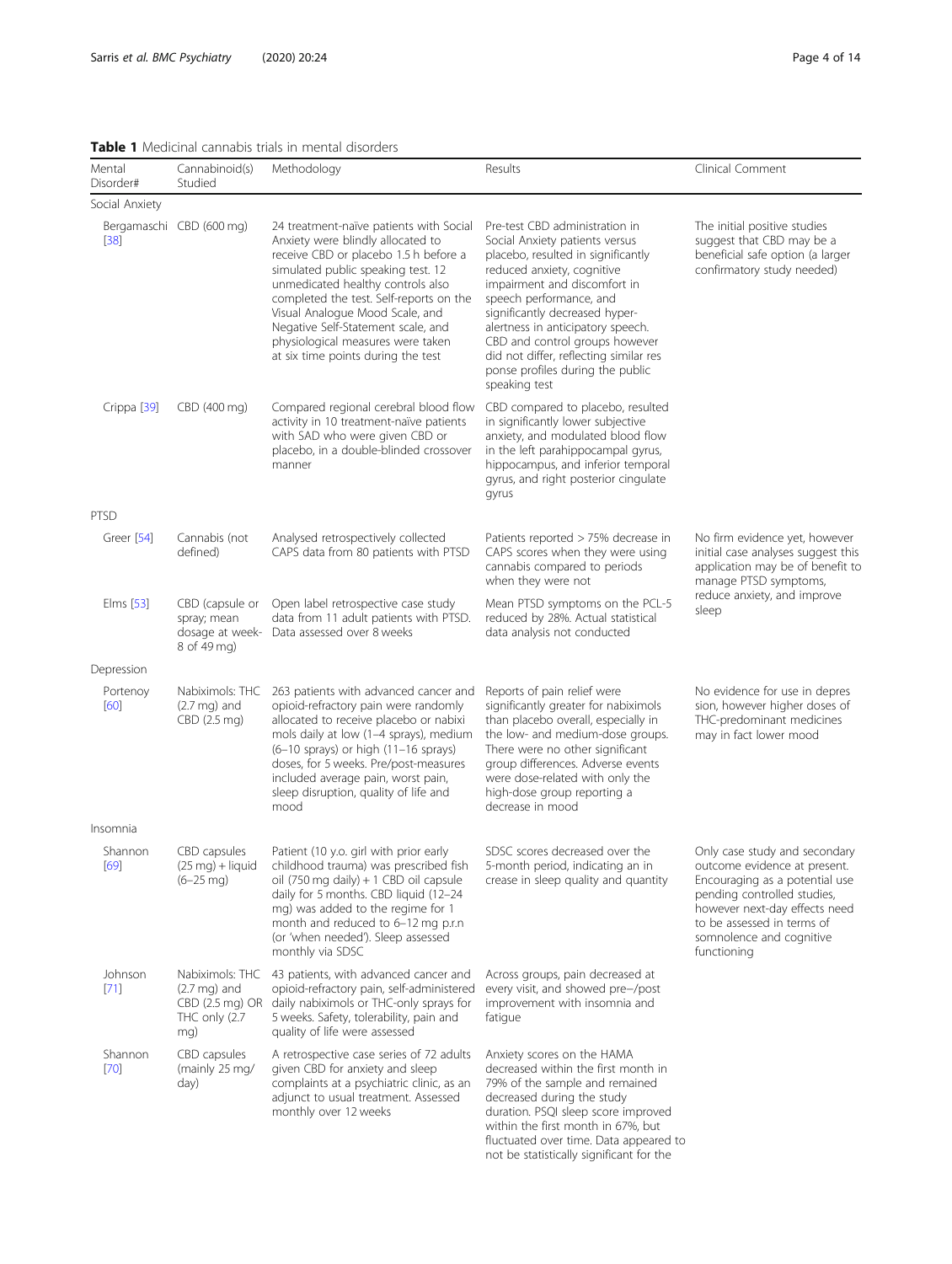| Page 5 of 14 |  |  |  |  |
|--------------|--|--|--|--|
|--------------|--|--|--|--|

| Mental<br>Disorder# | Cannabinoid(s)<br>Studied              | Methodology                                                                                                                                                                                                                                                                                                                                                 | Results                                                                                                                                                                                                                                                                                                                                                                    | Clinical Comment                                                                                                                                                             |
|---------------------|----------------------------------------|-------------------------------------------------------------------------------------------------------------------------------------------------------------------------------------------------------------------------------------------------------------------------------------------------------------------------------------------------------------|----------------------------------------------------------------------------------------------------------------------------------------------------------------------------------------------------------------------------------------------------------------------------------------------------------------------------------------------------------------------------|------------------------------------------------------------------------------------------------------------------------------------------------------------------------------|
|                     |                                        |                                                                                                                                                                                                                                                                                                                                                             | group presenting with a<br>primary complaint of anxiety (those<br>with sleep disturbance fared better)                                                                                                                                                                                                                                                                     |                                                                                                                                                                              |
| Schizophrenia       |                                        |                                                                                                                                                                                                                                                                                                                                                             |                                                                                                                                                                                                                                                                                                                                                                            |                                                                                                                                                                              |
| Leweke [99]         | CBD (600-800<br>mg)                    | 42 individuals with schizophrenia were<br>randomly assigned to receive 600-800<br>mg of CBD or amisulpride over 4<br>weeks. The PANSS and BPRS were<br>administered every 14 days. Blood was<br>also collected                                                                                                                                              | Both treatments were effective in<br>Avoid any use of high THC in<br>youth. 600 mg-1200 mg of CBD<br>reducing PANSS and BPRS scores at<br>per day may be effective as an<br>each time point. CBD was tolerated<br>better, with fewer side effects<br>adjunct for +ve and -ve<br>reported. Anandamide levels were<br>symptoms<br>higher in the CBD group post-<br>treatment |                                                                                                                                                                              |
| McGuire<br>[101]    | CBD (1000 mg)                          | 88 antipsychotic-treated patients with<br>schizophrenia were randomly given<br>placebo or CBD alongside existing<br>medication for 6 weeks. Pre/post-trial<br>measures included the PANSS, Brief As<br>sessment of Cognition in Schizophre<br>nia, Global Assessment of Functioning,<br>Clinical Global Impressions of Improve<br>ment and Severity scales. | The CBD group reported lower<br>positive symptom scores, and were<br>more likely to be rated as improved<br>and less severely ill than the<br>placebo group. The CBD group also<br>showed improvements in the<br>cognitive domain of motor speed<br>compared to placebo. CBD was<br>tolerated well with similar adverse<br>event rates reported between the<br>groups      |                                                                                                                                                                              |
|                     | Boggs [102] CBD (600 mg)               | 36 individuals with schizophrenia were<br>randomised to receive CBD or placebo<br>adjunctively to current antipsychotic<br>medication for 6 weeks. PANSS and<br>MCCB were assessed pre/post-trial                                                                                                                                                           | Both groups showed improvement<br>on PANSS scores and only<br>the placebo group improved on the<br>MCCB. Similar side effects were<br>noted between the groups, with<br>more sedation evident in the CBD<br>group                                                                                                                                                          |                                                                                                                                                                              |
| Bipolar Disorder    |                                        |                                                                                                                                                                                                                                                                                                                                                             |                                                                                                                                                                                                                                                                                                                                                                            |                                                                                                                                                                              |
| Zuardi<br>$[105]$   | CBD (600-1200<br>mg)                   | Two patients with bipolar I disorder<br>were administered CBD for 30 days<br>with 5 days of placebo pre/post-trial.<br>Patients were assessed on the YMRS<br>and BPRS every 7 days                                                                                                                                                                          | One patient showed improvements<br>in YMRS and BPRS scores while on<br>CBD plus olanzapine but no<br>additional improvement during<br>CBD monotherapy. The second<br>patient had no symptom<br>improvement with any dose of<br>CBD. Both tolerated CBD well with<br>no side effects reported.                                                                              | Not presently recommended.<br>CBD appears not to be effective<br>in attenuating mania                                                                                        |
| <b>ADHD</b>         |                                        |                                                                                                                                                                                                                                                                                                                                                             |                                                                                                                                                                                                                                                                                                                                                                            |                                                                                                                                                                              |
| Cooper<br>$[108]$   | $(2.7 \text{ mg})$ and<br>CBD (2.5 mg) | Nabiximols: THC 30 adults with ADHD were randomly<br>prescribed nabiximols or placebo for 6<br>weeks. A participant's optimal dose was<br>decided at day 14. The QBT assessed<br>cognitive performance and activity<br>level (head movements), Conners Adult<br>ADHD Rating Scale rated ADHD<br>symptoms, and self-reports to examine<br>emotional lability | The nabiximols group showed an<br>improvement in QBT scores that<br>approached significance. Nominally<br>significant improvements in ADHD<br>symptoms were also found for the<br>nabiximols group compared to<br>placebo                                                                                                                                                  | Potentially may be effective in<br>managing some ADHD<br>symptoms however more<br>research is needed. Lower THC<br>formulas alleviate concerns<br>about cognitive impairment |

### Table 1 Medicinal cannabis trials in mental disorders (Continued)

# First Author; THC Tetrahydrocannabinol, CBD Cannabidiol, QBT Quantitative Behavioural Test, PANSS Positive and Negative Syndrome Scale, MCCB MATRICS Consensus Cognitive Battery, HAMA Hamilton Anxiety rating Scale, PSQI Pittsburgh Sleep Quality Index, YMRS Young Mania Rating Scale, BPRS Brief Psychiatric Rating Scale, SDSC Sleep Disturbance Scale for Children, CAPS Clinician Administered Posttraumatic Scale; PLC-5 = PTSD checklist for DSM-5

and the right posterior cingulate gyrus [\[39](#page-11-0)]. This suggests that CBD's activity may occur via interaction with the limbic and paralimbic brain areas.

Due to the small sample sizes, the above data needs to be considered with caution. Further, appropriate and considered treatment of anxiety disorders with cannabinoid therapies is crucial due to the complex relationship with substance use disorders, often requiring a more complex biopsychosocial approach [\[40\]](#page-11-0). With this context in mind, CBD (being a non-intoxicant compared to THC) may be a more preferable option, having also shown anxiolytic effects in preclinical studies [\[41\]](#page-11-0).

In respect to planned or ongoing research, one study in Colorado USA has just commenced and is exploring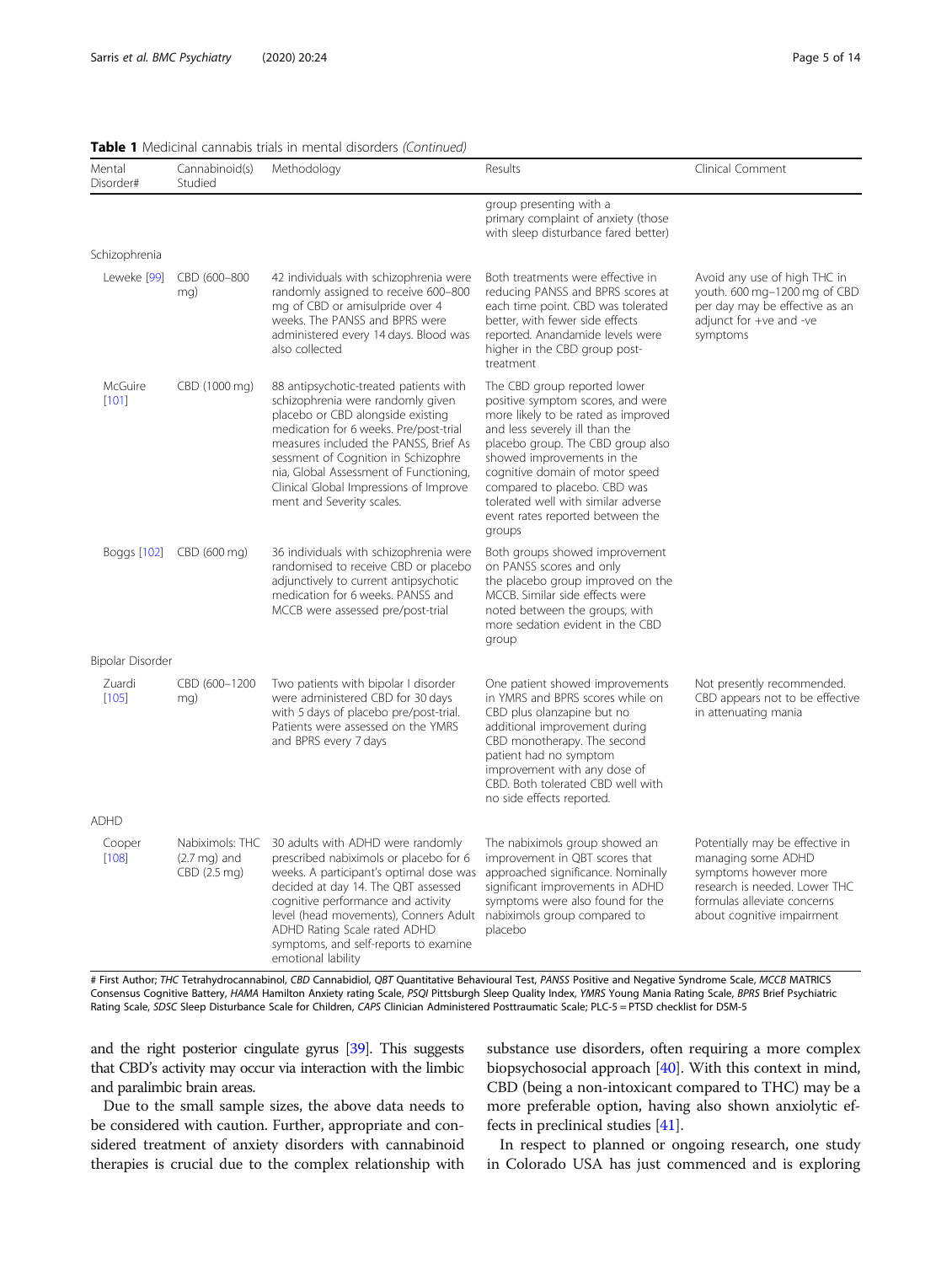the anxiolytic effects of vaporised or ingested THC/CBD in differing ratios (1:0, 1:1, 0:1) in people with mildmoderate anxiety [[42](#page-11-0)]. Another study is assessing the effect of CBD on reducing symptoms of anxiety disorders in a youth cohort (12–25 years old). The Australian-based study is a 12-week open-label pilot, which aims to see if 200 mg–800 mg of oral CBD (titrated depending on age, tolerability, and efficacy) is safe and effective for a youth population [[43](#page-11-0)].

#### Post-traumatic stress disorder (PTSD)

Whole plant cannabis use for the management of PTSD symptoms has been identified in usage analyses [\[44](#page-11-0)], and in particular in returned armed services veterans [\[45](#page-11-0)]. The proposed neurobiological mechanisms by which medicinal cannabis may assist with PTSD are varied and mostly derived from animal research. There are high concentrations of endocannabinoid receptors in the prefrontal cortex, amygdala and hippocampus [[46\]](#page-11-0), having a role in fear acquisition and extinction [\[47](#page-11-0)]. There is strong evidence revealing that a disruption of the endocannabinoid system impairs fear extinction in CB1 knockout mice, suggestive of a critical role of CB1 receptors (and thereby potentially THC) being related to the extinction of fear [[48](#page-11-0)–[50\]](#page-11-0).

One survey involving a convenience sample of 170 patients via a medical cannabis dispensary in California evaluated a range of health elements, the frequency of cannabis use, and general mental health [\[51](#page-11-0)]. Results revealed that those with high PTSD scores (assessed via The PTSD Checklist-Civilian Version) were more likely to use cannabis to assist with mental health coping, in addition to improving sleep, when compared with those with low PTSD scores. In particular, cannabis use frequency was greater among those with high PTSD scores who often used this for improving sleep. While there is increased use of cannabis in those with PTSD, there is currently no firmly supportive epidemiological data. A cross-sectional case control study of veterans showed that regular users do not have lower PTSD symptoms than non-users [[52](#page-11-0)].

A recent open label retrospective analysis of case study data from 11 adults with PTSD assessed the patients over 8 weeks of CBD treatment (capsule or spray; mean dosage at week-8 of 49 mg) [[53\]](#page-11-0). Results revealed that a reduction in mean PTSD symptoms occurred in 28% of the sample, as assessed on the PTSD checklist for DSM-5 (PCL-5). Statistical data analysis was not conducted, however, and thereby it is not possible to draw firm conclusions. Another retrospective study analysing PTSD symptoms collected during 80 psychiatric evaluations of patients applying to the New Mexico Medical Cannabis Program during 2009 to 2011 [\[54](#page-11-0)], revealed more supportive findings. The data identified a greater than 75%

reduction in Clinician Administered Posttraumatic Scale for DSM-IV (CAPS) symptom scores when patients with PTSD were using cannabis compared to when they were not. While this study had a small sample, and is a retrospective analysis that has some methodological weaknesses, a 75% reduction on the CAPS is a compelling result, and has spurred recent RCTs which are currently in recruitment [\[55,](#page-11-0) [56\]](#page-11-0).

#### Depression

Phytocannabinoids and terpenes have a potential application for modulation of the endocannabinoid system and the 5HT1A receptor to provide an antidepressant effect [[16](#page-11-0)]. No RCTs to date have been conducted on the primary outcome of depression. Three studies assessing oral-administered nabiximols (i.e. botanically derived preparation containing standardised levels of THC, CBD, terpenes and flavonoids from cannabis) for other conditions (multiple sclerosis and cannabis withdrawal) found no significant effect on the secondary outcome of depression [[57](#page-12-0)–[59](#page-12-0)]. It is worth noting that one study involving cancer patients using nabiximols showed a significant reduction in mood occurred for those who used the highest dose (11–16 sprays per day) compared to the placebo [\[60](#page-12-0)]. Further, some epidemiological evidence has revealed a greater level of depressive symptoms in heavy cannabis users compared to light-users and nonusers  $[61]$  $[61]$ . Due to this, higher dose THC should be avoided in people with major depressive disorder (MDD) or low mood. However, a cross-sectional survey on patterns of use and perceived efficacy suggested that in over 1429 participants identified as medical cannabis users, over 50% reported using medicinal cannabis specifically for depression [[62](#page-12-0)].

#### Insomnia

Anecdotal survey evidence abounds for the soporific effect of cannabis, with sufferers of a range of conditions including pain, anxiety and PTSD reporting that it assists in the management of insomnia [\[51](#page-11-0), [63](#page-12-0)–[68](#page-12-0)]. While this may commonly take the form of whole plant cannabis being administered via vaporised inhalation, isolated CBD may also be of benefit. An example case study detailed in the literature concerns a 10-year-old girl with prior early childhood trauma [[69\]](#page-12-0). A trial of oral CBD oil (25 mg) resulted in a decrease in this patient's anxiety, and improvement in the quality and quantity of her sleep. A more substantial retrospective case series of 72 adults given CBD for anxiety and sleep complaints at a psychiatric clinic (as an adjunct to usual treatment) assessed patient data monthly over 12 weeks [\[70](#page-12-0)]. Anxiety scores on the Hamilton Anxiety rating Scale (HAMA) decreased within the first month in 79% of the sample and remained low during the study duration.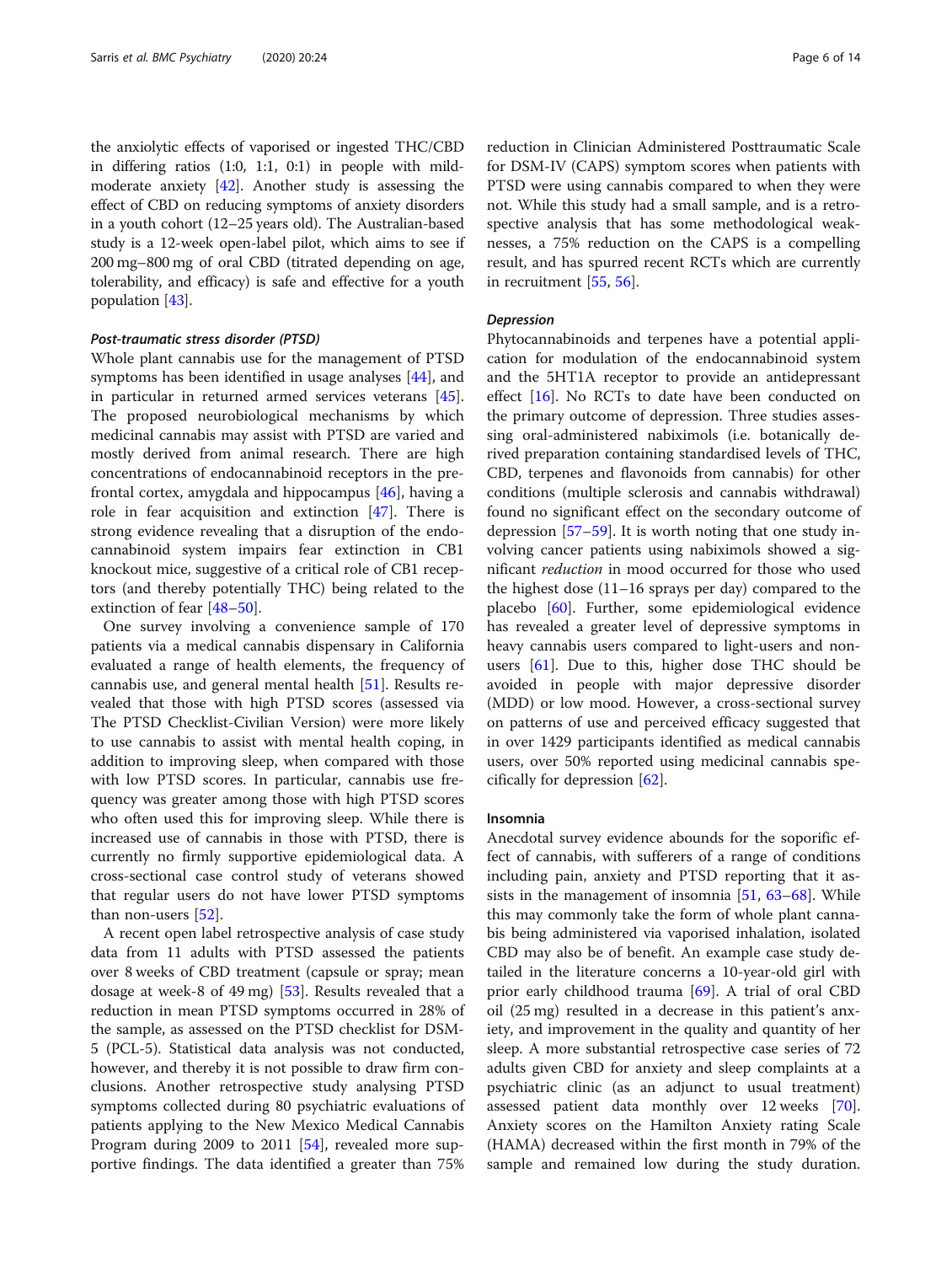The Pittsburgh Sleep Quality Index score also improved within the first month in 67% of the sample, but fluctuated over time. It should be noted that the data were not analysed for statistical significance, and it appeared that the sub-sample presenting primarily for anxiety treatment did not fare as well as the cohort presenting primarily with sleep issues.

A study by Johnson et al. [\[71\]](#page-12-0) tested the long-term safety and tolerability of a THC/CBD spray and a THC spray in relieving pain in patients with advanced cancer. A total of 43 patients were continued on a previous three-arm RCT involving an open label administration of a self-titrated THC/CBD spray ( $n = 39$ ) or THC spray  $(n = 4)$  (2.7 mg) assessed over a 5-week period. While results revealed a consistent reduction in perceived pain, participants also reported a decrease in their insomnia, which also reflected less fatigue. Cannabinoids may have a dual effect of lessening pain (which makes it easier to sleep), in addition to their direct soporific and anxiolytic effects being mediated in part via serotonergic activity.

As detailed above, the evidence for this use is currently very weak, and to date no RCTs were located in the literature specifically assessing cannabinoid isolates or whole plant formulas. As of late 2018, there is however, a clinical trial taking place in Australia assessing cannabinoid treatment in chronic insomnia [[72\]](#page-12-0). The study, based in Western Australia, is aiming to enrol 24 participants aged (25–70 years) who have insomnia (defined as difficulty initiating or maintaining sleep for 3 or more nights per week for at least 3 months). The intervention involves an oral MC extract (ZTL-101) or placebo given in a cross-over manner for a study period of approximately 2 months. Participants will be assessed via the clinically-validated insomnia scales, an actigraph watch, and will be assessed in a sleep centre after 2-weeks.

#### Psychotic disorders Schizophrenia

Consistent evidence has shown that there is a relationship between schizophrenia and cannabis use [[73](#page-12-0)–[75](#page-12-0)]. Heavy cannabis use may proceed to a diagnosis of the disorder, however, increased use may also result from 'self-medication'. Cannabis use is cross-sectionally associated with more severe symptoms of psychosis in young people who do not meet the threshold for schizophrenia, and appears to be one high-risk component for the tumescence of the disorder [[76\]](#page-12-0). More importantly, there is also longitudinal data to support a causal relationship [[77](#page-12-0)–[79](#page-12-0)]. A 2016 meta-analysis showed that while general lifetime use is not cross-sectionally associated with increased risk of psychosis, there is a robust relationship demonstrated in recent or current use in ultra-high-risk (UHR) adolescents with a DSM-diagnosed cannabis use disorder [[80](#page-12-0)]. A recent prominent study has corroborated this finding. Data from 11 sites across Europe and Brazil involving patients with first-episode psychosis versus population controls, revealed that daily cannabis use was associated with increased odds of a psychotic disorder occurring compared with never-users, with nearly five-times increased odds for daily use of high-potency THC types of cannabis [[81\]](#page-12-0). Several academics [[82](#page-12-0)–[86](#page-12-0)] have disputed these findings and comment that while there is a relationship, cannabis use is not causally related to increased psychosis risk (potentially due to a range of confounders e.g. correlated genetic liabilities or indirect and bidirectional processes). However, di Forti and colleagues (the study authors) [[87](#page-12-0)] maintain that the data does indeed support this causal association, and that other research has flawed elements (e.g. previous Mendelian Randomisation studies using imprecise measurements of cannabis use).

It is of note that schizophrenia risk alleles are linked to cannabis use in a general population [[78\]](#page-12-0). Regardless, the transition rates from a general population of cannabis users to schizophrenia is very low and can be considered to be part of a constellation of various potential gene-environment interactions. Several key genes have been implicated as potentially modulating the risk of developing schizophrenia after early cannabis use: BDNF, CNR1, COMT, AKT1, and DRD2 genes [[88](#page-12-0), [89](#page-12-0)]. There is also a likely increased susceptibility when a combination of these at-risk alleles from these single nucleotide polymorphisms (SNPs) are combined with childhood trauma [[90,](#page-12-0) [91\]](#page-12-0).

The apprehension regarding the promotion of psychotic symptoms are primarily based on the THC constituent of cannabis, a CB1 receptor agonist, which is the primary psychoactive phytochemical. This effect has been shown to be more prominent in users of high-THC cannabis, or in chronic heavy users [[92\]](#page-12-0). Thus, THC should be avoided in people with or at risk of schizophrenia. Exposure to THC increases extracellular dopamine and glutamate and decreases GABA concentrations in the prefrontal cortex [\[93](#page-12-0)]. A recent doubleblind crossover RCT investigated whether altered striatal glutamate (measured via proton magnetic resonance spectroscopy) was a mediating biomarker from intravenously administered THC in 16 healthy participants [[94\]](#page-12-0). Results revealed that that an increase in striatal glutamate levels may underlie acute cannabisinduced psychosis, while lower baseline levels may provide a valid biomarker of greater sensitivity to its acute psychotomimetic effects.

The psychotropic effects of THC may mimic the presentation of psychotic symptoms, including paranoia, sensory alteration, euphoria, and hallucinations [\[95](#page-12-0)]. In laboratory-based research, people with schizophrenia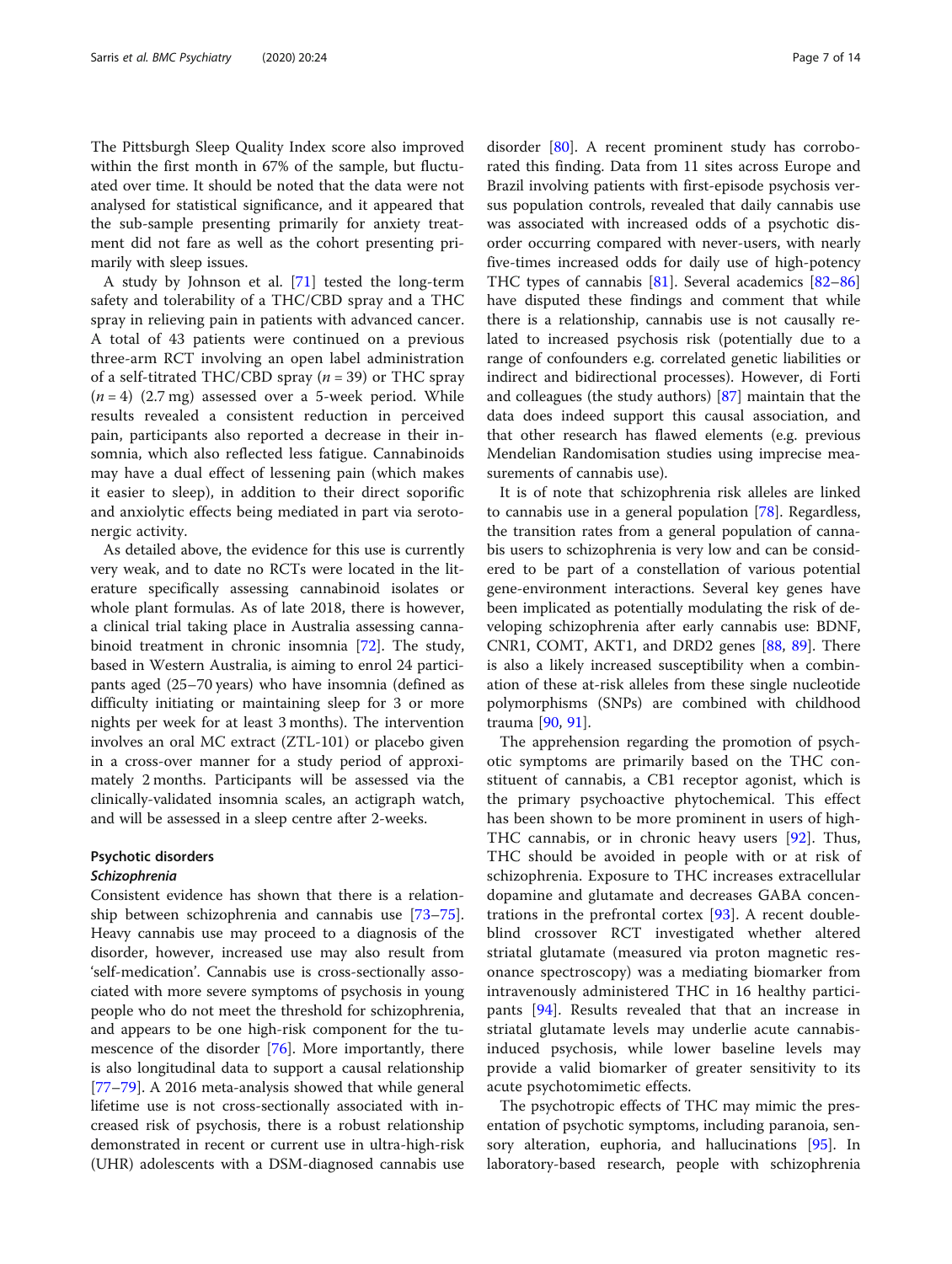appear to be even more sensitive to the psychosisinducing effects of THC than healthy controls [\[96](#page-12-0)]. In contrast to THC, as mentioned in the introduction, CBD may in fact provide an opposing effect to THC albeit more research into this mechanism is required. Additional effects include the inhibition of anandamide breakdown via fatty acid amide hydrolase (FAAH) blocking effects, and anti-inflammatory effects [\[97](#page-12-0), [98\]](#page-12-0).

CBD is well-tolerated with minimal deleterious psychoactive effects (although some psychological effects are evident due to modulation of the 5HT1A receptor and enhanced anandamide signalling) [\[99](#page-12-0)]. Due to this, studies have primarily employed isolated CBD, however this work could potentially be extended to formulas from whole-plant strains which are high in CBD  $(>10$ mg/g) and lower in THC  $( $4 \text{ mg/g}$ ). These preparations$ may also contain other yet-to-be-studied compounds from the plant which may be beneficial for the positive or negative symptoms of schizophrenia.

In respect to current research, aside from an initial index case study conducted by Zuardi, Morais [\[100\]](#page-12-0) in 1995, who showed that 1500 mg of CBD administered for 26 days was beneficial for treatment-resistant schizophrenia, three clinical studies exist to date. A study by Leweke, Piomelli [\[99](#page-12-0)] tested in a double-blind, RCT design 600– 800 mg/day of oral CBD vs the antipsychotic amisulpride over 4 weeks in 42 patients. While both treatments were safe and led to significant non-differential clinical improvements, the CBD arm had a superior side-effect profile. CBD also significantly increased anandamide levels, which was associated with clinical improvement. Another double-blind parallel-group trial, involving 88 patients with schizophrenia who were given either oral CBD (1000 mg/day) or placebo adjunctively to existing antipsychotic medication revealed after 6 weeks of treatment that the CBD group had lower levels of positive psychotic symptoms on the Positive and Negative Syndrome Scale (PANSS), and were more likely to have been rated as improved via clinician-ratings [\[101\]](#page-12-0). While these studies were supportive of CBD, a recent double-blind RCT by Boggs, Surti [\[102\]](#page-12-0) found no benefit for 600 mg/day of CBD in comparison to placebo. The 6-week study involving 36 patients with schizophrenia revealed that both placebo and CBD PANSS scores improved, but no Group × Time effect was evident. The CBD was well-tolerated, however, and more sedation was evident in the CBD group compared to placebo.

Furthermore, CBD may confer some protective effects in young people at clinical high-risk for psychosis ( $n = 33$ ), as a recent single-dose RCT found that 600 mg of CBD temporarily normalised aberrant brain activity in the parahippocampal, striatal, and midbrain areas, which is associated with increased psychosis risk [\[103\]](#page-12-0). Currently, an ongoing clinical trial in the United Kingdom is assessing the efficacy of 600 mg of CBD per day for reducing symptoms of psychosis in young people at clinical high-risk for psychosis [\[104](#page-12-0)].

#### Bipolar disorder

To date no clinical trial has assessed cannabinoids for the treatment of bipolar disorder (in respect to maintaining euthymia, or as a treatment of hypo/mania or depression), although there is a potential role of the endocannabinoid system in the disorder, as detailed above. Initial case reports contend this approach may not however be of benefit [[105](#page-13-0)]. Two patients diagnosed with DSM-IV Bipolar type I disorder, and presenting with mania, were provided adjunctive CBD (titrated to 1200 mg per day) after receiving placebo for an initial five-day period. On Day 31, CBD treatment was discontinued and replaced by placebo for five days. While the first patient showed symptom improvement while on olanzapine plus CBD, she showed no additional improvement during CBD monotherapy, while the second patient had no symptom improvement with any dose of CBD during the trial. Both patients tolerated CBD very well and no side-effects were reported, despite no obvious effect on reducing mania.

#### ADHD

Evidence has revealed that adults with ADHD may selfmedicate with cannabis as a coping strategy for a range of potential effects [\[106\]](#page-13-0). Off-label use in the US for this application has been noted despite a relative deficit of evidence for this use [\[107\]](#page-13-0). One study was located, the "Experimental Medicine in ADHD-Cannabinoids" pilot RCT, using nabiximol (cannabinoid/terpene combination) oromucosal spray in 30 adults with ADHD for 6 weeks [[108](#page-13-0)]. The primary outcome was cognitive performance and activity level (as measured by head movements) using the Quantitative Behavioural Test. Secondary outcomes included ADHD and emotional lability symptoms. While a trend towards significance occurred in favour of nabiximols, no significant difference was revealed on the primary outcomes. Notably, the use of nabiximols did not impair cognition. For secondary outcomes, the combination of note was associated with a nominally significant improvement in hyperactivity/impulsivity scores on the investigator-rated Conners Adult ADHD Rating Scale. The combination was well-tolerated, however, a serious adverse event involving muscular seizures/spasms occurred in the active group. While not definitive, this study provides preliminary evidence supporting the selfmedication theory of cannabis use in ADHD and the need for further studies of the endocannabinoid system in ADHD. Results, however, did not meet significance following adjustment for multiple testing, and it should be recognised that the sample size was small, thus a more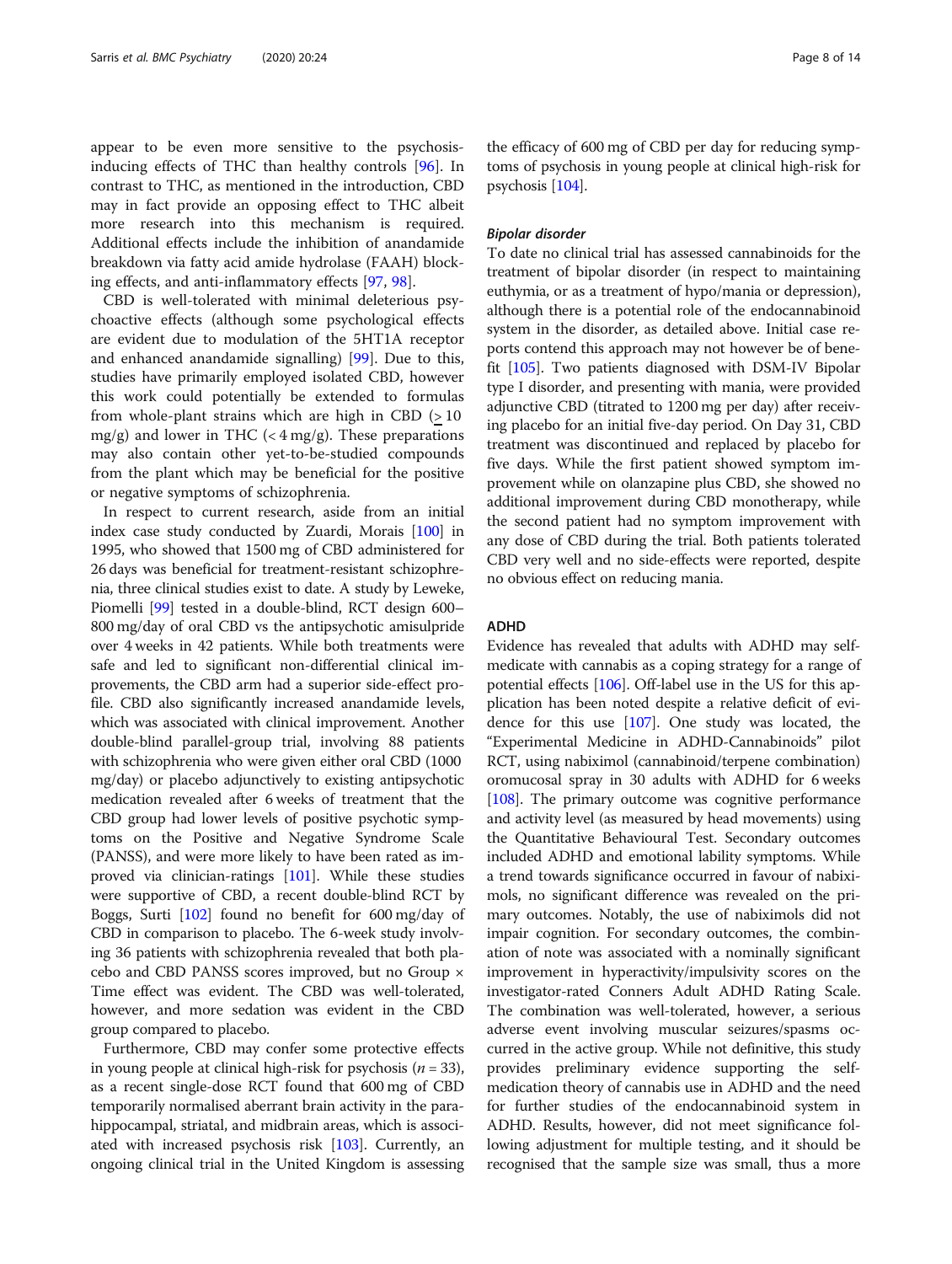robust sample would be better placed to determine the true effect.

#### **Discussion**

### Data synthesis

As the present data indicates, the current field of cannabinoid therapeutics in psychiatry currently provides no convincing evidentiary support for use in any mental health application. More research is urgently needed, and many RCTs are currently being undertaken; thereby the landscape will change rapidly over the next several years. Currently, the most promising (although inconclusive) evidence is for CBD as an adjunctive treatment in schizophrenia, with an additional isolated study showing efficacy in social anxiety, and weak data suggesting a potential effect for ADHD symptoms. The evidence also tentatively suggests that a role exists for cannabinoids in PTSD, and also in reducing insomnia, which may also commonly occur in chronic pain. For other plantderived cannabinoid therapy applications for psychiatric symptoms/disorders (e.g. several affective disorders) no firm conclusions can currently be drawn.

#### Clinical prescriptive considerations

It initially should be recognised by clinicians that, as detailed above, weak evidence currently exists in the field, thus this prescriptive advice should be taken in the context of evolving research. The first consideration faced by a clinician (in a legal jurisdiction) with a patient who is interested (or for clinician-initiated prescription) in using cannabis medicinally, is whether this is medically appropriate for them. A thorough screening firstly needs to occur, with Canadian British Columbian Physician guidelines [\[109](#page-13-0)] suggesting that clinicians initially assess:

- Age higher-dose THC forms not advised in people < 25 years of age;
- If a personal history or family history of psychosis is present, and if so, no THC is advised;
- Any current or past drug or alcohol misuse or dependence (avoid especially in individuals with cannabis dependence or misuse);
- Cardiovascular or respiratory diseases (avoid or use caution);
- Current medications which may interact with cannabis; and
- Pregnant or planning or conceive or breastfeeding (avoid).

Next, if no contraindication is apparent, medical consideration can be given to what potential clinical application the MC may present for, and the cannabis formulation or isolate/s that may be appropriate for

them. Given the complexity of MC whole-plant formulas (and the current challenge to standardise for batch-tobatch consistency), companies have primarily tested cannabinoid isolates and analogues. The most studied including nabiximols (Sativex), nabilone (Cesamet), and dronabinol (Marinol). While this may provide more pharmacological assurity, such an approach also negates the potential of unique genetic chemovars of cannabis which may provide specific therapeutic activity due to a complex synergistic interaction of constituents (known as the entourage effect). Patient preference may also be towards vaporisation of dried raw material [[110\]](#page-13-0). To this end, specific prescriptive considerations need to be adopted, including:

- Determining patient preference regarding administration - vaporisation (via specific devices), inhalation via traditional smoking apparatuses, oral dose (i.e. capsule, oil or in some cases food product), sublingual via lozenges or sprays. Note that each has a different onset of action and half-life. Inhalants will provide a more instantaneous effect (due to the alacrity of THC decarboxylation), whereas oral forms will take longer e.g. 45–90 min to take effect. Both forms of administration may be advisable to provide flexible symptom management;
- Patient's personality in terms of the effects of higher THC formulas. Avoidance of higher THC formulas should occur in youth and in those with paranoid personalities;
- Potential for abuse (with greater theoretical potential in vaporised/inhaled forms [which also carries additional general health consequences]);
- When the application should occur with respect to occupational and carer responsibilities and driving. Note that there is the potential to prescribe different cannabis preparations which contain differing levels of THC and CBD, with higher dose THC applications being applied preferentially in the evening.
- CBD dosage (based on current evidence) varies according to disorder, age, weight, and potentially pharmacogenetic differences. Most research tends to focus on a range of 200 mg–800 mg per day  $[111]$  $[111]$  $[111]$ . In respect to THC-containing formulas, it has been advised to be cautious exceeding 20 mg per day due to potential side effects [[112](#page-13-0)], and people may find a psychotropic effect with as little as 1 mg–2.5 mg per dose.

As mentioned above, there are a myriad of potential cannabis chemovars that can be developed, each with unique medicinal applications. However, to maintain pharmacodynamic/kinetic consistency, at present, the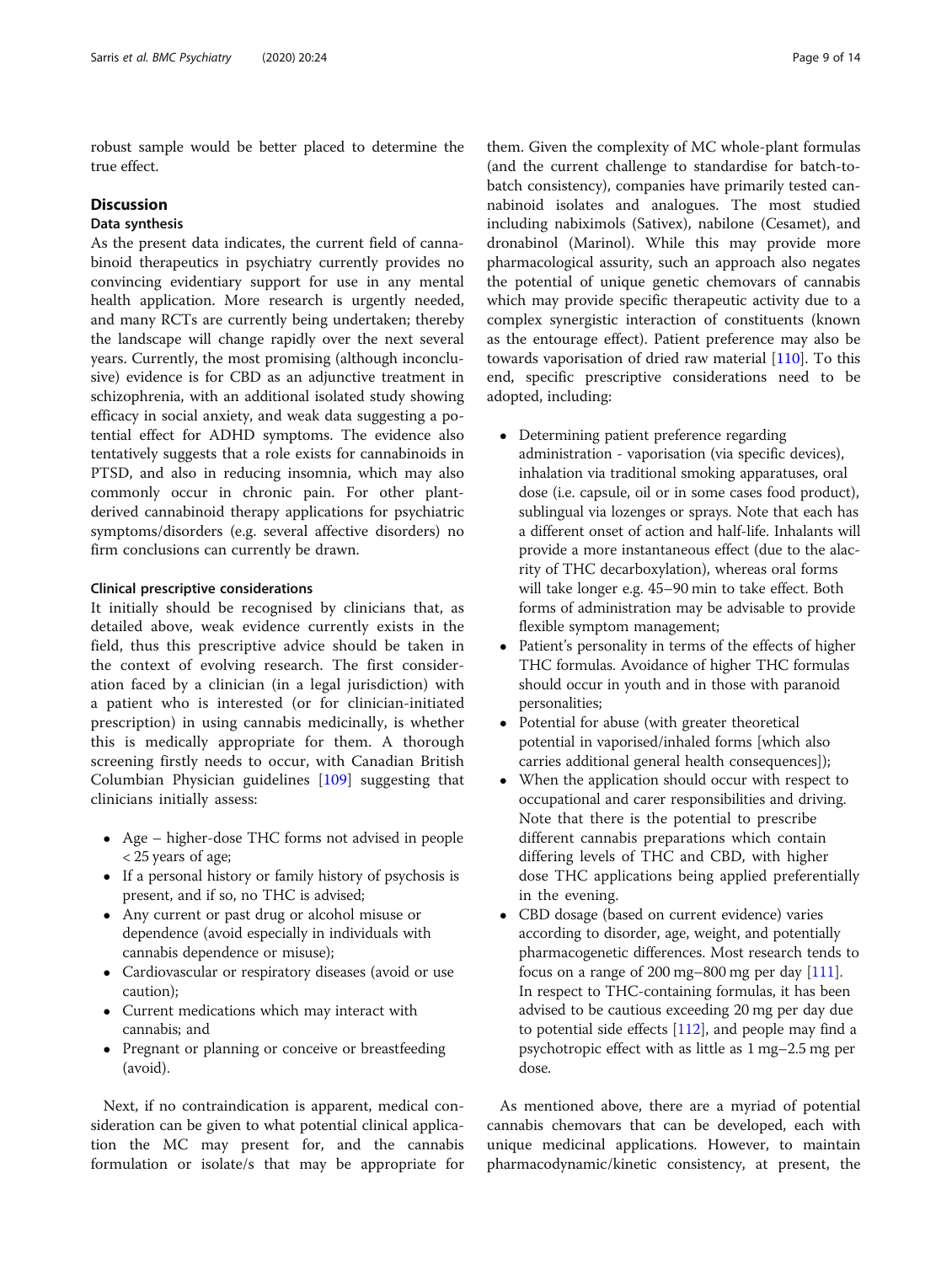two major constituents commonly standardised for are THC and CBD (in some cases select terpenes are also included). THC provides, as indicated above, the primary psychotropic effect, and higher doses may be preferable for the amelioration of pain and inducement of sleep [[63\]](#page-12-0). Further, it may provide an acute mood elevating effect in some people, however as mentioned, this may also elicit symptoms of paranoia, anxiety, and cognitive impairment (and in higher doses may actually impair mood). This effect may potentially be opposed by CBD (and/or other less studied cannabinoids), however data is mixed as to this effect. Additionally, the findings are not clear cut, with users of cannabis (to treat anxiety) having a statistically significant preference for higher THC/lower CBD containing cannabis cultivars [\[113\]](#page-13-0).

#### Safety considerations

Clinicians needs to be aware that cannabinoid therapies may elicit a range of side effects. In respect to potentially expected side-effects from cannabinoid interventions, occasional adverse effects revealed in clinical trials include co-ordination problems, dizziness, disorientation, euphoria, drowsiness or fatigue, dry mouth, nausea and gastrointestinal upsets  $[10]$  $[10]$  $[10]$ . Due to this, regular monitoring is advised, especially when commencing treatment in cannabis-naïve patients.

The previously cited report conducted by the National Academy of Sciences [[6\]](#page-11-0) on the health effects of cannabis and cannabinoids cites limited evidence that cannabis use increases the rates of initiation of other psychoactive drugs. Additionally, while there are concerns over the relationship with schizophrenia, no firm evidence shows any association between cannabis use and the likelihood of developing bipolar disorder. Further evidence is suggestive that smoking cannabis on a regular basis is associated with cough and phlegm production, while limited evidence exists suggestive of a statistical association between cannabis use and ischaemic stroke and/or acute myocardial infarction. Evidence is noted to exist for the association between increased cannabis use frequency and progression to developing problematic cannabis use  $[6]$  $[6]$ , as well as potential respiratory infections/disorders (especially in the use of poor-quality raw material). Clinicians need to balance these concerns together with the potential benefits, especially regarding the potential for lesser harm from other prescriptive or illicit options in patients managing psychiatric and pain conditions.

#### Pharmacogenetic considerations

Increased attention to the influence of pharmacogenetics factors is advised, with several genes being identified that may differentially affect cannabinoid pharmacokinetics and pharmacodynamics. A recent review led by Hryhorowicz

[[114\]](#page-13-0) characterised pertinent genes with relevant interaction with cannabis into three broad categories: Receptor genes (CNR1, CNR2, TRPV1, and GPR55), transporter genes (ABCB1, ABCG2, SLC6A) and pharmacokinetic/metabolism (CYP3A4, CYP2C19, CYP2C9, CYP2A6, CYP1A1, COMT, FAAH, COX2, ABHD6, ABHD12). Research into the pharmacogenomic influence is however nascent, with most of the focus being on the relationship with cannabis dependence (e.g. CNR1 receptor SNPs which shows no obvious association), or schizophrenia (COMT, DRD2 SNPs showing a stronger correlation) [\[81,](#page-12-0) [114\]](#page-13-0). Further exploration of FAAH SNPs differentially affecting people's response to CBD is also of value (given its important role in inhibiting the degradation of anandamide).

#### Occupational and public health considerations

Occupational health and safety issues also exist in consideration with medicinal cannabis users. Workplace safety concerns have been raised in relation to the potential for medicinal cannabis use to impair judgement and psychomotor skills, especially in relation to motor vehicle use, operation of fixed and mobile plants particularly heavy industrial machinery, and the potential for risk-taking behaviors and those working in safety sensitive positions [[115,](#page-13-0) [116\]](#page-13-0). Employers have a 'duty of care' to provide safe and healthy workplaces, which includes the management of alcohol and drug use and their potential to create unsafe workplaces or practices. Workplace drug testing (WDT) is common in some industries including mining, transportation and correctional services [\[117\]](#page-13-0). Employees in building, transportation, maritime and mining operations cannot use drugs, legal or illegal, if they could impair their ability to safely undertake their duties [\[118\]](#page-13-0). However, the presence of a drug, or its metabolite, in a person's system is not always proportional to cognitive impairment [\[119\]](#page-13-0). In addition, WDT does not discriminate between recreational or medicinal use and could place medicinal cannabis patients at risk of discrimination or unfair dismissal. Implementation of WDT should be balanced with a greater knowledge on the dose response relationship between cannabis-based medicines and their potential side effects.

Medicinal cannabis patients may also be subject to mobile drug testing in jurisdictions such as Australia. The salivary testing process is inefficient for assessment of cannabis related driving impairment because the tests can trace THC in saliva for days after consumption, long after any cognitive impairment has abated. The potential impact of medicinal cannabis on function will vary with dose, the length of usage (tolerance), route of administration (oral versus smoking), [\[120](#page-13-0)] and saliva THC levels are not direct measures of cognitive status. Further, the concentration of THC in urine does not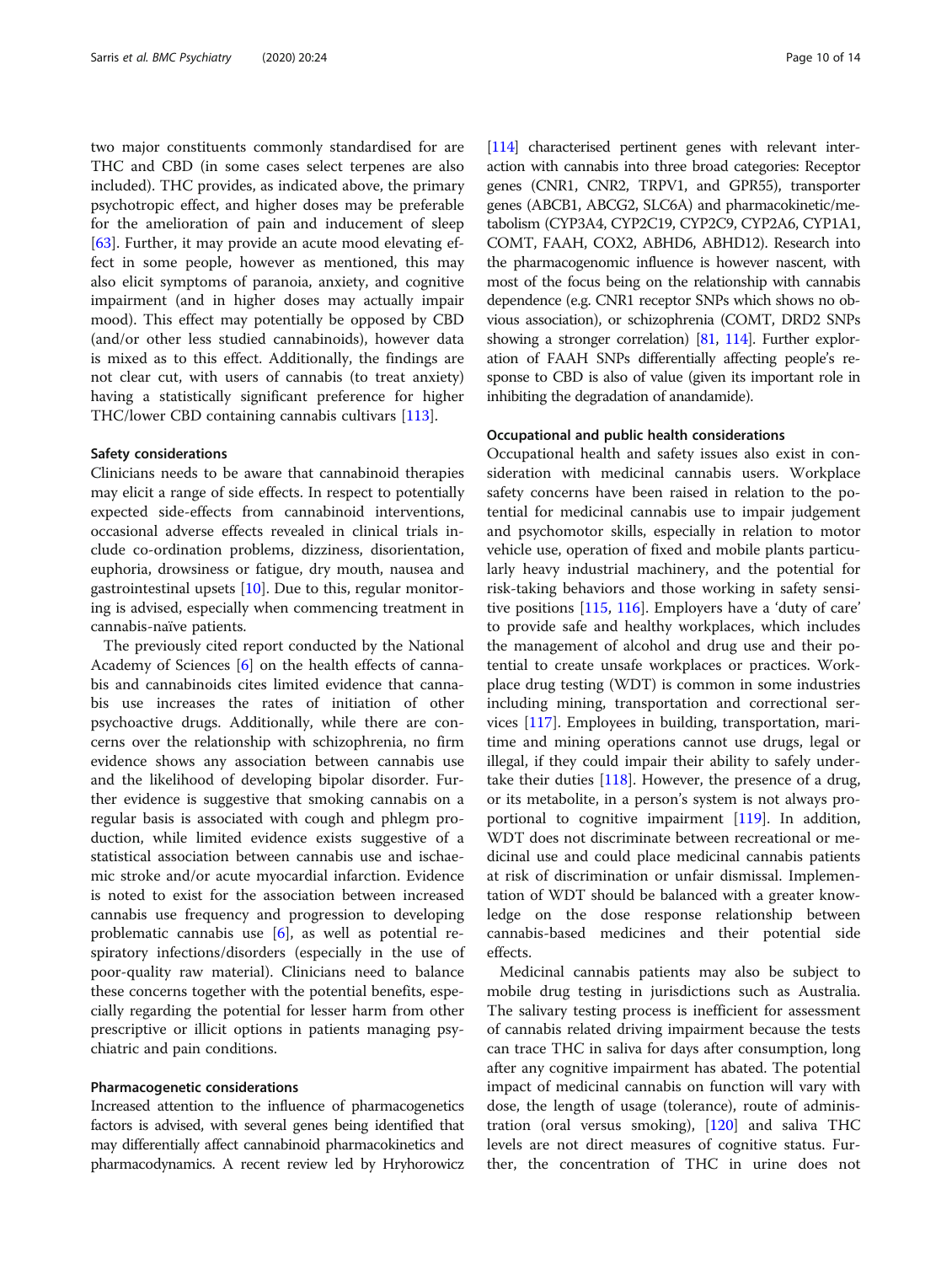<span id="page-10-0"></span>correlate with cognitive function [\[120\]](#page-13-0). Conversely, in the US, a whole blood THC level of 5 ng/mL has been established as a legal limit for driving in states where cannabis has been legalised [\[121](#page-13-0)]. Guidelines and strategies for the specific risk management of cannabis in the workplace have been published in North America [[120](#page-13-0)– [123](#page-13-0)]. However, Australia is yet to publish its own risk management guidelines relating to medicinal cannabis in the workplace, although generic workplace alcohol and drug risk management guidelines could be adapted in the interim [[118](#page-13-0)].

#### Future research considerations

It should also be noted that the majority of studies assessing the effect of cannabis on cognitive function were undertaken with low potency THC strains  $( $4\%$  THC), [120]$  $( $4\%$  THC), [120]$  $( $4\%$  THC), [120]$ and further study is required for both high potency THC medicines, as well as THC-free medicines such as CBD [[121\]](#page-13-0). Further, more research is needed on the dosage required (especially of CBD and lesser studied cannabinoids), the potential entourage effect, the pharmacokinetics, and the influence of pharmacogenetics on both metabolism of the cannabinoids and the pharmacodynamics. Novel trial designs are advised in some instances, particularly involving employing high-quality RCTs (or N-of-1 designs), to explore the potential benefits in psychiatric conditions.

While research is rapidly advancing, there is a challenge regarding the adequate blinding of medicinal cannabis studies (due to the obvious psychotropic effect, and lack thereof in cannabinoid-removed controls) [[124\]](#page-13-0). This may be addressed via cannabis naïve participants with psychomimetic controls (e.g. atropine; these however have the innate challenges of being biologically active themselves); adequate assessment of un/blinding; and use of varying levels of THC within the study. It still should, however, be taken in the context of other psychiatric or neurological research, with opioids and benzodiazepines also eliciting an obvious psychophysiological effect, and the acceptance of the research demonstrating analgesic and anxiolytic effects, respectively.

#### Conclusions

Currently the evidence is nascent and too weak to recommend cannabinoid-based interventions for a range of psychiatric disorders. While encouraging, research is only just beginning to determine whether cannabis or its isolates may or may not be effective for this application, and clinicians need to be mindful of several safety considerations (as articulated above). The most promising (although inconclusive) evidence is for CBD as an adjunctive treatment in schizophrenia, with an additional isolated study showing efficacy in social anxiety, and some data suggesting a potential effect for PTSD and ADHD symptoms. The data also tentatively suggests that a role exists for cannabinoids in reducing insomnia, which may also commonly occur in chronic pain. Given the generally favorable safety profile of cannabinoids observed across the observational studies and clinical trials conducted to date, there is clearly a strong case for encouraging further research.

#### Abbreviations

CBD: cannabidiol; HPA: hypothalamic pituitary adrenal; MC: medicinal cannabis; PANSS: Positive and Negative Syndrome Scale; PCL-5: PTSD checklist for DSM-5; SNP: single nucleotide polymorphism; THC: tetrahydrocannabinol; UHR: ultra-high-risk; WDT: workplace drug testing

#### Acknowledgements

JS1 is supported by an NHMRC Clinical Research Fellowship (APP112500), JF is supported by a Blackmores Institute Fellowship.

#### Authors' contributions

The literature search was performed by JS1 and DK. JS1, JS2, DK, MD, and JF contributed to the review of data and preparation of the manuscript. Each author read and approved the final manuscript prior to submission.

#### No funding was solicited or received for this manuscript.

Funding

Availability of data and materials

No data or materials were generated for this narrative review.

#### Ethics approval and consent to participate

Not applicable.

#### Consent for publication

Not applicable.

#### Competing interests

JS1 and JS2 conduct cannabis research as university members of the Australia Medicinal Cannabis Research and Education Collaboration ([www.](http://www.amcrec.org) [AMCREC.org](http://www.amcrec.org)). JS1 has received consultancy payment from a cannabis manufacturing company as an independent scientific advisor (Australian Natural Therapeutics Group); this was however received many months after the creation and submission of this publication and was unrelated to this manuscript. He has also received either presentation honoraria, travel support, clinical trial grants, book royalties, or independent consultancy payments from: Integria Healthcare & MediHerb, Pfizer, Scius Health, Key Pharmaceuticals, Research Reviews, Taki Mai, Fiji Kava, Bioceuticals & Blackmores, Soho-Flordis, Healthworld, HealthEd, HealthMasters, Kantar Consulting, Elsevier, Chaminade University, International Society for Affective Disorders, Complementary Medicines Australia, SPRIM, Terry White Chemists, ANS, Society for Medicinal Plant and Natural Product Research, Sanofi-Aventis, Omega-3 Centre, the National Health and Medical Research Council, CR Roper Fellowship. JS2 has sat on the Scientific Advisory Board for BioCeuticals.

#### Author details

<sup>1</sup>NICM Health Research Institute, Western Sydney University, Westmead, NSW 2145, Australia. <sup>2</sup>Department of Psychiatry, The Melbourne Clinic, Professorial Unit, The University of Melbourne, Melbourne, Australia. <sup>3</sup> Division of Psychology and Mental Health, University of Manchester, Manchester, UK.

#### Received: 22 January 2019 Accepted: 15 December 2019 Published online: 16 January 2020

#### References

- 1. Merlin M. Archaeological evidence for the tradition of psychoactive plant use in the old world. Econ Bot. 2003;57:295–323.
- 2. National Academies of Sciences E, Medicine. The health effects of cannabis and cannabinoids: the current state of evidence and recommendations for research. Washington, DC: The National Academies Press; 2017. 486 p
- 3. Touwn M. The religious and medicinal uses of Cannabis in China, India and Tibet. J Psychoactive Drugs. 1981;13:23–34.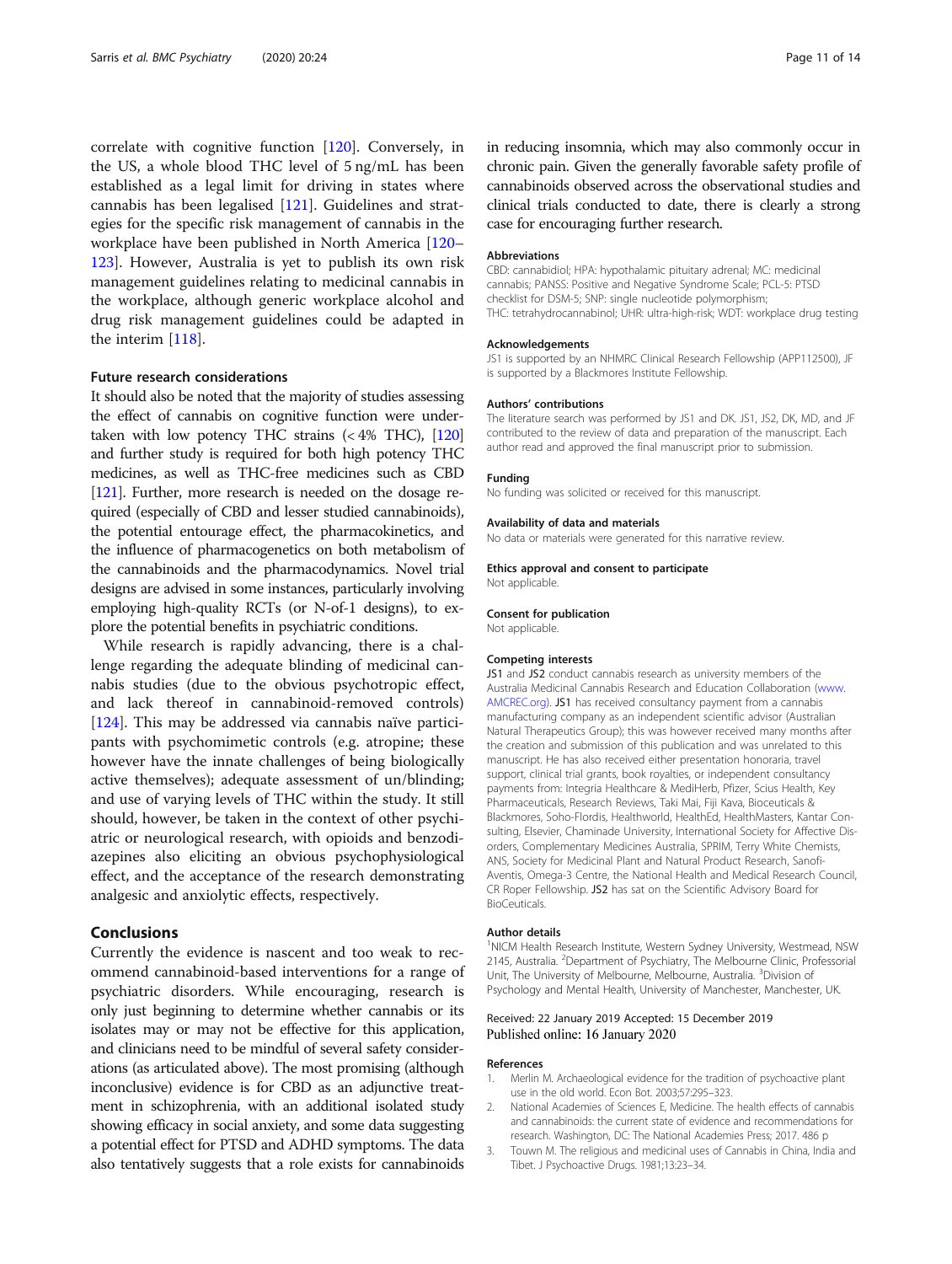- <span id="page-11-0"></span>4. Zuardi AW. History of cannabis as a medicine: a review. Rev Bras Psiquiatr. 2006;28(2):153–7.
- 5. Russo E. The pharmacological history of Cannabis. In: Pertwee R, editor. Handbook of cannabis. Oxford: Oxford University Press; 2016. p. 23–43.
- 6. Thompson R. A dictionary of Assyrian botany. British Academy: London; 1949. 7. Grierson G. The hemp plant in Sanskrit and hindi literature. Indian Antiqu.
- 1894;September:260–2. 8. Da Orta G. Colloquies on the simples and drugs of India. London: Henry Sotheran; 1913.
- 9. Kosiba JD, Maisto SA, Joseph W. Patient-reported use of medical cannabis for pain, anxiety, and depression symptoms: systematic review and metaanalysis. Soc Sci Med. 2019;
- 10. Whiting PF, Wolff RF, Deshpande S, Di Nisio M, Duffy S, Hernandez AV, et al. Cannabinoids for medical use: a systematic review and meta-analysis. JAMA. 2015;313(24):2456–73.
- 11. Drysdale AJ, Platt B. Cannabinoids: mechanisms and therapeutic applications in the CNS. (0929–8673 (Print)).
- 12. The National Institutes of Health. Marijuana and cannabinoids: a neuroscience research summit. Bethesda; 2016.
- 13. Rong C, Lee Y, Carmona NE, Cha DS, Ragguett RM, Rosenblat JD, et al. Cannabidiol in medical marijuana: research vistas and potential opportunities. Pharmacol Res. 2017;121:213–8.
- 14. Abrahamov A, Abrahamov A, Mechoulam R. An efficient new cannabinoid antiemetic in pediatric oncology. Life Sci. 1995;56(23–24):2097–102.
- 15. ElSohly MA, Radwan MM, Gul W, Chandra S, Galal A. Phytochemistry of Cannabis sativa L. Prog Chem Org Nat Prod. 2017;103:1–36.
- 16. Russo EB. Taming THC: potential cannabis synergy and phytocannabinoidterpenoid entourage effects. Br J Pharmacol. 2011;163(7):1344–64.
- 17. Hanus LO, Meyer SM, Munoz E, Taglialatela-Scafati O, Appendino G. Phytocannabinoids: a unified critical inventory. Nat Prod Rep. 2016;33(12): 1357–92.
- 18. Blasco-Benito S, Seijo-Vila M, Caro-Villalobos M, Tundidor I, Andradas C, Garcia-Taboada E, et al. Appraising the "entourage effect": antitumor action of a pure cannabinoid versus a botanical drug preparation in preclinical models of breast cancer. Biochem Pharmacol. 2018;
- 19. Khoury JM, Neves M, Roque MAV, Queiroz DAB, Correa de Freitas AA, de Fatima A, et al. Is there a role for cannabidiol in psychiatry? World J Biol Psychiatry. 2017:1–16.
- 20. Habib G, Artul S. Medical cannabis for the treatment of fibromyalgia. J Clin Rheumatol. 2018;14:14.
- 21. Miller RJ, Miller RE. Is cannabis an effective treatment for joint pain? Clin Exp Rheumatol. 2017;35 Suppl 107(5):59–67.
- 22. Kim PS, Fishman MA. Cannabis for pain and headaches: primer. Curr Pain Headache Rep. 2017;21(4):19.
- 23. Reddy DS. The utility of cannabidiol in the treatment of refractory epilepsy. Clin Pharmacol Ther. 2017;101(2):182–4.
- O'Connell BK, Gloss D, Devinsky O. Cannabinoids in treatment-resistant epilepsy: a review. Epilepsy Behav E&B. 2017;70(Pt B):341–8.
- 25. Landa L, Jurica J, Sliva J, Pechackova M, Demlova R. Medical cannabis in the treatment of cancer pain and spastic conditions and options of drug delivery in clinical practice. Biomed Pap Med Fac Univ Palacky Olomouc Czech Repub. 2018;19:19.
- 26. Lintzeris N, Driels J, Elias N, Arnold JC, McGregor IS, Allsop DJ. Medicinal cannabis in Australia, 2016: the Cannabis as Medicine Survey (CAMS-16). Med J Aust. 2018;209(5):211–6.
- 27. Lisboa SF, Gomes FV, Terzian AL, Aguiar DC, Moreira FA, Resstel LB, et al. The endocannabinoid system and anxiety. Vitam Horm. 2017;103:193–279.
- 28. Ruehle S, Rey AA, Remmers F, Lutz B. The endocannabinoid system in anxiety, fear memory and habituation. J Psychopharmacol (Oxford, UK). 2012;26(1):23–39.
- 29. Russo EB, Burnett A, Hall B, Parker KK. Agonistic properties of cannabidiol at 5-HT1a receptors. Neurochem Res. 2005;30(8):1037–43.
- 30. Howlett AC, Blume LC, Dalton GD. CB(1) cannabinoid receptors and their associated proteins. Curr Med Chem. 2010;17(14):1382–93.
- 31. Pertwee RG. The diverse CB1 and CB2 receptor pharmacology of three plant cannabinoids: delta9-tetrahydrocannabinol, cannabidiol and delta9 tetrahydrocannabivarin. Br J Pharmacol. 2008;153(2):199–215.
- 32. Bhattacharyya S, Morrison PD, Fusar-Poli P, Martin-Santos R, Borgwardt S, Winton-Brown T, et al. Opposite effects of delta-9-tetrahydrocannabinol and cannabidiol on human brain function and psychopathology. Neuropsychopharmacology. 2010;35(3):764–74.
- 33. Dalton WS, Martz R, Lemberger L, Rodda BE, Forney RB. Influence of cannabidiol on delta-9-tetrahydrocannabinol effects. Clin Pharmacol Ther. 1976;19(3):300–9.
- 34. Englund A, Morrison PD, Nottage J, Hague D, Kane F, Bonaccorso S, et al. Cannabidiol inhibits THC-elicited paranoid symptoms and hippocampaldependent memory impairment. J Psychopharmacol. 2013;27(1):19–27.
- 35. Karniol IG, Shirakawa I, Kasinski N, Pfeferman A, Carlini EA. Cannabidiol interferes with the effects of delta 9 – tetrahydrocannabinol in man. Eur J Pharmacol. 1974;28(1):172–7.
- 36. Kedzior KK, Laeber LT. A positive association between anxiety disorders and cannabis use or cannabis use disorders in the general population--a metaanalysis of 31 studies. BMC Psychiatry. 2014;14:136.
- 37. Feingold D, Rehm J, Factor H, Redler A, Lev-Ran S. Clinical and functional outcomes of cannabis use among individuals with anxiety disorders: a 3-year population-based longitudinal study. Depress Anxiety. 2018;35(6):490–501.
- 38. Bergamaschi MM, Queiroz RH, Chagas MH, de Oliveira DC, De Martinis BS, Kapczinski F, et al. Cannabidiol reduces the anxiety induced by simulated public speaking in treatment-naive social phobia patients. Neuropsychopharmacology. 2011;36(6):1219–26.
- 39. Crippa JA, Derenusson GN, Ferrari TB, Wichert-Ana L, Duran FL, Martin-Santos R, et al. Neural basis of anxiolytic effects of cannabidiol (CBD) in generalized social anxiety disorder: a preliminary report. J Psychopharmacol (Oxford, UK). 2011;25(1):121–30.
- 40. Buckner JD, Heimberg RG, Ecker AH, Vinci C. A biopsychosocial model of social anxiety and substance use. Depress Anxiety. 2013;30(3):276–84.
- 41. Blessing EM, Steenkamp MM, Manzanares J, Marmar CR. Cannabidiol as a potential treatment for anxiety disorders. Neurotherapeutics. 2015; 12(4):825–36.
- 42. Hitchcock L. 2018. Available from [https://clinicaltrials.gov/ct2/show/NCT034](https://clinicaltrials.gov/ct2/show/NCT03491384?cond=Anxiety&intr=Cannabis&rank=2) [91384?cond=Anxiety&intr=Cannabis&rank=2.](https://clinicaltrials.gov/ct2/show/NCT03491384?cond=Anxiety&intr=Cannabis&rank=2)
- 43. ACTRN12617000825358. The cannabidiol youth anxiety pilot study (CAPS): a 12-week open- label pilot study of the safety, tolerability and efficacy of cannabidiol for anxiety disorders.
- 44. Yarnell S. The use of medicinal marijuana for posttraumatic stress disorder: a review of the current literature. Prim Care Companion CNS Disord. 2015;17(3)
- 45. Betthauser K, Pilz J, Vollmer LE. Use and effects of cannabinoids in military veterans with posttraumatic stress disorder. Am J Health-Syst Pharm. 2015; 72(15):1279–84.
- 46. Glass M, Dragunow M, Faull RL. Cannabinoid receptors in the human brain: a detailed anatomical and quantitative autoradiographic study in the fetal, neonatal and adult human brain. Neuroscience. 1997;77(2):299–318.
- 47. Quirk GJ, Mueller D. Neural mechanisms of extinction learning and retrieval. Neuropsychopharmacology. 2008;33(1):56–72.
- 48. Papini S, Sullivan GM, Hien DA, Shvil E, Neria Y. Toward a translational approach to targeting the endocannabinoid system in posttraumatic stress disorder: a critical review of preclinical research. Biol Psychol. 2015;104:8–18.
- 49. Marsicano G, Wotjak CT, Azad SC, Bisogno T, Rammes G, Cascio MG, et al. The endogenous cannabinoid system controls extinction of aversive memories. Nature. 2002;418(6897):530–4.
- 50. Cannich A, Wotjak CT, Kamprath K, Hermann H, Lutz B, Marsicano G. CB1 cannabinoid receptors modulate kinase and phosphatase activity during extinction of conditioned fear in mice. Learn Mem. 2004;11(5):625–32.
- 51. Bonn-Miller MO, Babson KA, Vandrey R. Using cannabis to help you sleep: heightened frequency of medical cannabis use among those with PTSD. Drug Alcohol Depend. 2014;136:162–5.
- 52. Johnson MJ, Pierce JD, Mavandadi S, Klaus J, Defelice D, Ingram E, et al. Mental health symptom severity in cannabis using and non-using Veterans with probable PTSD. J Affect Disord. 2016;190:439–42.
- 53. Elms L, Shannon S, Hughes S, Lewis N. Cannabidiol in the treatment of post-traumatic stress disorder: a case series. J Altern Complement Med. 2019;25(4):392–7.
- 54. Greer GR, Grob CS, Halberstadt AL. PTSD symptom reports of patients evaluated for the New Mexico Medical cannabis Program. J Psychoactive Drugs. 2014;46(1):73–7.
- 55. NCT02517424. Placebo-Controlled, Triple-Blind, Crossover study of the safety and efficacy of three different potencies of vaporized Cannabis in 42 participants with chronic, Treatment-Resistant Posttraumatic Stress Disorder (PTSD).
- 56. NCT02759185. Placebo-Controlled, Triple-Blind, Randomized Crossover Pilot Study of the Safety and Efficacy of Four Different Potencies of Smoked Marijuana in 76 Veterans With Posttraumatic Stress Disorder (PTSD).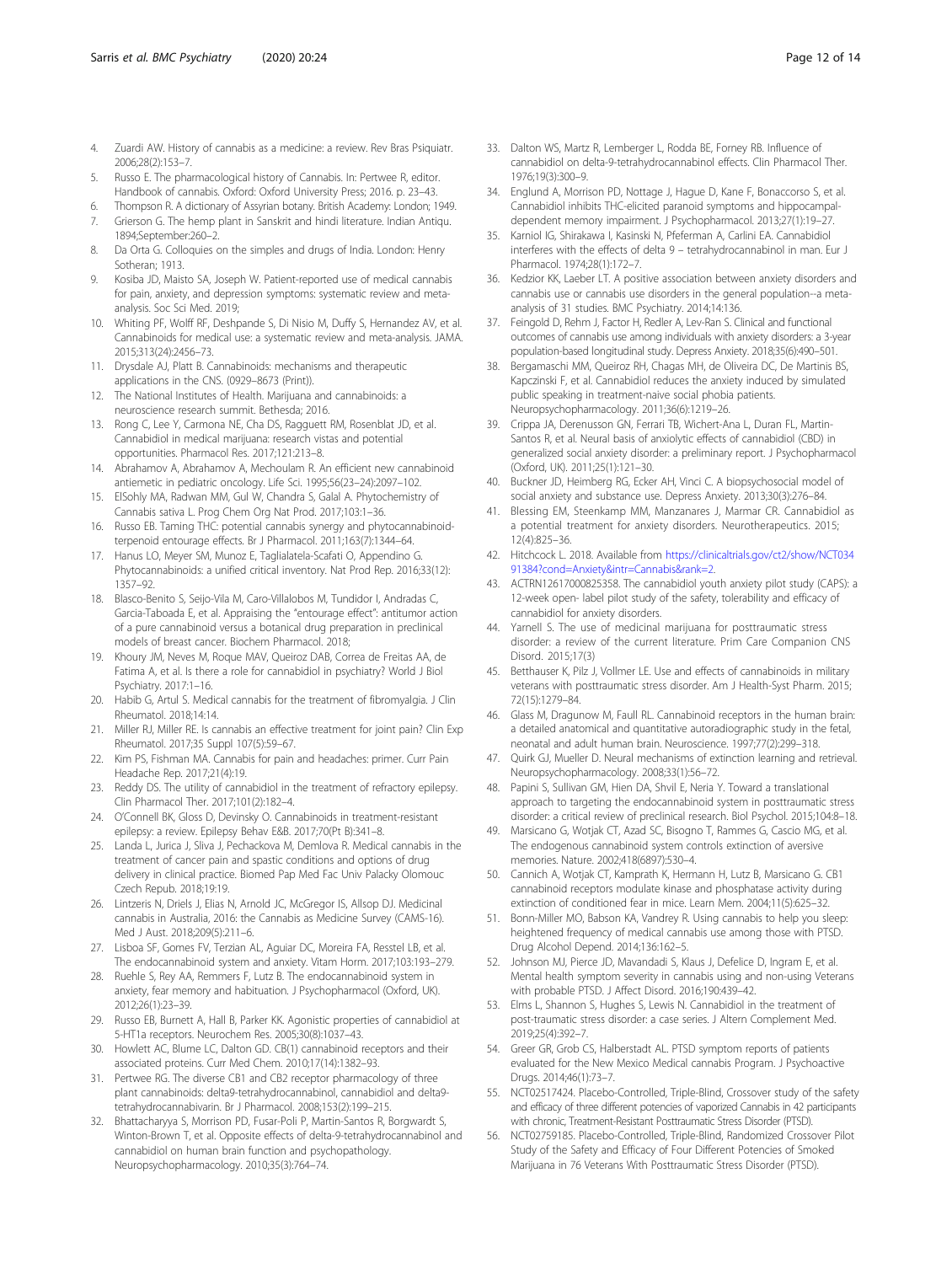- <span id="page-12-0"></span>57. Allsop DJ, Copeland J, Lintzeris N, Dunlop AJ, Montebello M, Sadler C, et al. Nabiximols as an agonist replacement therapy during cannabis withdrawal: a randomized clinical trial. JAMA Psychiatry. 2014;71(3):281–91.
- 58. Podda G, Constantinescu CS. Nabiximols in the treatment of spasticity, pain and urinary symptoms due to multiple sclerosis. Expert Opin Biol Ther. 2012; 12(11):1517–31.
- 59. Trigo JM, Soliman A, Quilty LC, Fischer B, Rehm J, Selby P, et al. Nabiximols combined with motivational enhancement/cognitive behavioral therapy for the treatment of cannabis dependence: a pilot randomized clinical trial. PloS One. 2018;13(1)
- 60. Portenoy RK, Ganae-Motan ED, Allende S, Yanagihara R, Shaiova L, Weinstein S, et al. Nabiximols for opioid-treated cancer patients with poorlycontrolled chronic pain: a randomized, placebo-controlled, graded-dose trial. J Pain. 2012;13(5):438–49.
- 61. Lev-Ran S, Roerecke M, Le Foll B, George TP, McKenzie K, Rehm J. The association between cannabis use and depression: a systematic review and meta-analysis of longitudinal studies. Psychol Med. 2014;44(4):797–810.
- 62. Sexton M, Cuttler C, Finnell JS, Mischley LK. A cross-sectional survey of medical cannabis users: patterns of use and perceived efficacy. (2378– 8763 (Print)).
- 63. Russo EB, Guy GW, Robson PJ. Cannabis, pain, and sleep: lessons from therapeutic clinical trials of Sativex, a cannabis-based medicine. Chem Biodivers. 2007;4(8):1729–43.
- 64. Gruber SA, Sagar KA, Dahlgren MK, Racine MT, Smith RT, Lukas SE. Splendor in the grass? A pilot study assessing the impact of medical marijuana on executive function. Front Pharmacol. 2016;7
- 65. Webb CW, Webb SM. Therapeutic benefits of cannabis: a patient survey. Hawai'i J Med Public Health. 2014;73(4):109–11.
- 66. Ostadhadi S, Rahmatollahi M, Dehpour AR, Rahimian R. Therapeutic potential of cannabinoids in counteracting chemotherapy-induced adverse effects: an exploratory review. Phytother Res PTR. 2015; 29(3):332–8.
- 67. Cameron C, Watson D, Robinson J. Use of a synthetic cannabinoid in a correctional population for posttraumatic stress disorder–related insomnia and nightmares, chronic pain, harm reduction, and other indications: a retrospective evaluation. J Clin Psychopharmacol. 2014;34(5):559–64.
- 68. Reinarman C, Nunberg H, Lanthier F, Heddleston T. Who are medical marijuana patients? Population characteristics from nine California assessment clinics. J Psychoactive Drugs. 2011;43(2):128–35.
- 69. Shannon S, Opila-Lehman J. Effectiveness of cannabidiol oil for pediatric anxiety and insomnia as part of posttraumatic stress disorder: a case report. Perm J. 2016;20(4):108–11.
- 70. Shannon S, Lewis N, Lee H, Hughes S. Cannabidiol in anxiety and sleep: a large case series. Perm J. 2019;23:18–041.
- 71. Johnson JR, Lossignol D, Burnell-Nugent M, Fallon MT. An open-label extension study to investigate the long-term safety and tolerability of THC/ CBD oromucosal spray and oromucosal THC spray in patients with terminal cancer-related pain refractory to strong opioid analgesics. J Pain Symptom Manag. 2013;46(2):207–18.
- 72. ACTRN12618000078257. A study to evaluate the efficacy of sublingual cannabinoid based medicine extract compared with placebo for the treatment of Insomnia.
- 73. D'Souza DC, Sewell RA, Ranganathan M. Cannabis and psychosis/ schizophrenia: human studies. Eur Arch Psychiatry Clin Neurosci. 2009; 259(7):413–31.
- 74. Manseau MW, Goff DC. Cannabinoids and schizophrenia: risks and therapeutic potential. Neurotherapeutics. 2015;12(4):816–24.
- 75. Moore THM, Zammit S, Lingford-Hughes A, Barnes TRE, Jones PB, Burke M, et al. Cannabis use and risk of psychotic or affective mental health outcomes: a systematic review. Lancet. 2007;370(9584):319–28.
- 76. Carney R, Cotter J, Firth J, Bradshaw T, Yung AR. Cannabis use and symptom severity in individuals at ultra high risk for psychosis: a metaanalysis. Acta Psychiatr Scand. 2017;136(1):5–15.
- 77. Gage SH, Hickman M, Zammit S. Association between cannabis and psychosis: epidemiologic evidence. Biol Psychiatry. 2016;79(7):549–56.
- 78. van Winkel R, Kuepper R. Epidemiological, neurobiological, and genetic clues to the mechanisms linking cannabis use to risk for nonaffective psychosis. Annu Rev Clin Psychol. 2014;10:767–91.
- 79. Zammit S, Moore TH, Lingford-Hughes A, Barnes TR, Jones PB, Burke M, et al. Effects of cannabis use on outcomes of psychotic disorders: systematic review. Br J Psychiatry. 2008;193(5):357–63.
- 80. Kraan T, Velthorst E, Koenders L, Zwaart K, Ising HK, van den Berg D, et al. Cannabis use and transition to psychosis in individuals at ultra-high risk: review and meta-analysis. Psychol Med. 2016;46(4):673–81.
- 81. Di Forti M, Quattrone D, Freeman TP, Tripoli G, Gayer-Anderson C, Quigley H, et al. The contribution of cannabis use to variation in the incidence of psychotic disorder across Europe (EU-GEI): a multicentre case-control study. Lancet Psychiatry. 2019;6(5):427–36.
- 82. Gage SHJTLP. Cannabis and psychosis: triangulating the evidence. 2019;6(5):364-5.
- 83. Sommer IE, van den Brink WIM. High-potency cannabis and incident psychosis: correcting the causal assumption. 2019;6(6):464–5.
- Linnman CJTLP. High-potency cannabis and incident psychosis: correcting the causal assumption. 2019;6(6):465–6.
- 85. Clark CSJTLP. High-potency cannabis and incident psychosis: correcting the causal assumption. 2019;6(6):e14.
- 86. Gillespie N, Pasman J, Treur J, Derks EM, Verweij K, Vink JJLP. High-potency cannabis and incident psychosis: correcting the causal assumption (vol 6, pg 464, 2019). 2019;6(8):E19-E.
- 87. Di Forti M, Morgan C, Selten JP, Lynskey M, Murray RM. High-potency cannabis and incident psychosis: correcting the causal assumption – Authors' reply. Lancet Psychiatry. 2019;6(6):466–7.
- 88. Weiser M, Noy S. Interpreting the association between cannabis use and increased risk for schizophrenia. Dialogues Clin Neurosci. 2005;7(1):81–5.
- 89. Colizzi M, Iyegbe C, Powell J, Ursini G, Porcelli A, Bonvino A, et al. Interaction between functional genetic variation of DRD2 and cannabis use on risk of psychosis. Schizophr Bull. 2015;41(5):1171–82.
- 90. Di Forti M, Morgan C, Dazzan P, Pariante C, Mondelli V, Marques TR, et al. High-potency cannabis and the risk of psychosis. Br J Psychiatry. 2009; 195(6):488–91.
- 91. Henquet C, Di Forti M, Morrison P, Kuepper R, Murray RM. Geneenvironment interplay between cannabis and psychosis. Schizophr Bull. 2008;34(6):1111–21.
- 92. Marconi A, Di Forti M, Lewis CM, Murray RM, Vassos E. Meta-analysis of the association between the level of cannabis use and risk of psychosis. Schizophr Bull. 2016;42(5):1262–9.
- 93. Pistis M, Ferraro L, Pira L, Flore G, Tanganelli S, Gessa GL, et al. Δ9-Tetrahydrocannabinol decreases extracellular GABA and increases extracellular glutamate and dopamine levels in the rat prefrontal cortex: an in vivo microdialysis study. Brain Res. 2002;948(1):155–8.
- 94. Colizzi M, Weltens N, McGuire P, Lythgoe D, Williams S, Van Oudenhove L, et al. Delta-9-tetrahydrocannabinol increases striatal glutamate levels in healthy individuals: implications for psychosis. Mol Psychiatry. 2019;
- 95. D'Souza DC, Perry E, MacDougall L, Ammerman Y, Cooper T, Wu YT, et al. The psychotomimetic effects of intravenous delta-9-tetrahydrocannabinol in healthy individuals: implications for psychosis. Neuropsychopharmacology. 2004;29(8):1558–72.
- 96. D'Souza DC, Abi-Saab Wm Fau Madonick S, Madonick S Fau Forselius-Bielen K, Forselius-Bielen K Fau – Doersch A, Doersch A Fau – Braley G, Braley G Fau – Gueorguieva R, et al. Delta-9-tetrahydrocannabinol effects in schizophrenia: implications for cognition, psychosis, and addiction. (0006–3223 (Print)).
- 97. Rohleder C, Müller JK, Lange B, Leweke FM. Cannabidiol as a potential new type of an antipsychotic. A critical review of the evidence. Front Pharmacol. 2016;7
- Leweke FM, Mueller JK, Lange B, Rohleder C. Therapeutic potential of cannabinoids in psychosis. Biol Psychiatry. 2016;79(7):604–12.
- 99. Leweke FM, Piomelli D, Pahlisch F, Muhl D, Gerth CW, Hoyer C, et al. Cannabidiol enhances anandamide signaling and alleviates psychotic symptoms of schizophrenia. Transl Psychiatry. 2012;2(3):e94.
- 100. Zuardi AW, Morais SL, Guimarães FS, Mechoulam R. Antipsychotic effect of cannabidiol. J Clin Psychiatry. 1995;56(10):485–6.
- 101. McGuire P, Robson P, Cubala WJ, Vasile D, Morrison PD, Barron R, et al. Cannabidiol (CBD) as an adjunctive therapy in schizophrenia: a multicenter randomized controlled trial. Am J Psychiatry. 2018;175(3):225–31.
- 102. Boggs DL, Surti T, Gupta A, Gupta S, Niciu M, Pittman B, et al. The effects of cannabidiol (CBD) on cognition and symptoms in outpatients with chronic schizophrenia a randomized placebo controlled trial. Psychopharmacology. 2018;
- 103. Bhattacharyya S, Wilson R, Appiah-Kusi E, O'Neill A, Brammer M, Perez J, et al. Effect of cannabidiol on medial temporal, midbrain, and striatal dysfunction in people at clinical high risk of psychosis: a randomized clinical trial. JAMA Psychiatry. 2018;
- 104. ISRCTN10334895. Cannabidiol for the treatment of patients at a high-risk of psychosis.